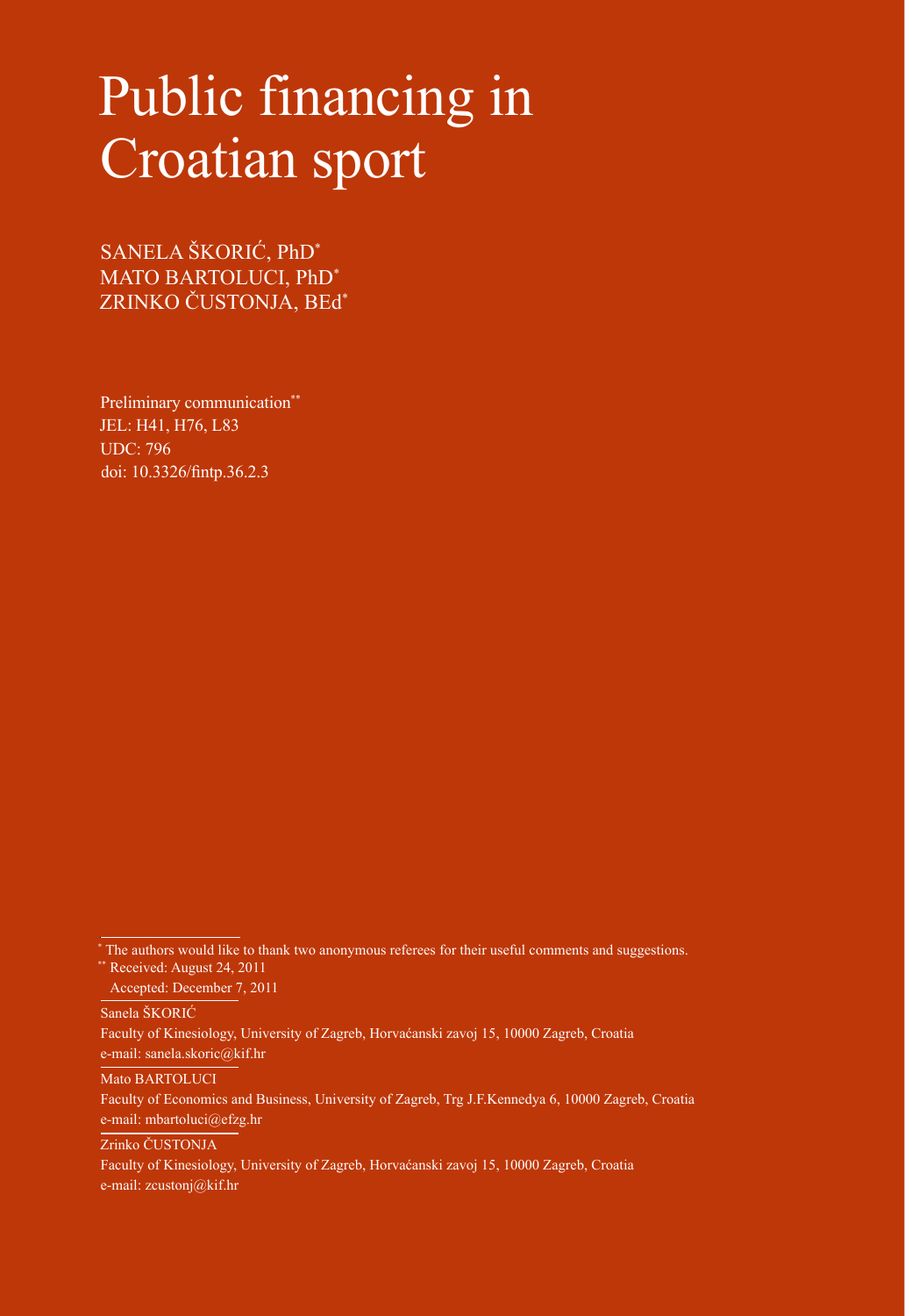### 180 **Abstract**

*Sport is a complex social activity that encompasses various areas. This, of course, complicates the matter of its financing since it is financed by private and public sources. This is mostly due to the fact that certain sporting activities are considered to be public goods which are then financed by public funds, i.e. the state and local budgets. This paper reports on the analysis of public sources of sports financing. The research confirmed the assumption that in the structure of public sources the local budget prevails, i.e. money coming from local budgets is higher than that coming from central government. Based on the given data concerning local budgets for sports, a trend analysis was conducted. Finally, criteria applied when distributing local funds to sports organizations and single sports were analysed. Based on the correlation analysis, this paper shows that the amount of funds coming from local budgets is correlated with sporting performance (medals won at domestic competitions).* 

*Keywords: sport, public goods, financing, public and private funds, Croatia*

#### **1 introduction**

Sport is a complex social activity that, due to various market failures (see Andrijašević, 2004; Downward, Dawson and Dejonghe, 2009), requires public sector involvement in its financing. The first step in analysing public sector involvement in financing sport is to identify which segments of sport are considered to be of public interest, i.e. to identify the public goods. In this process several characteristics of sport-specific statistics will have to be taken into account. First, the major problem is to address the statistical definition and monitoring of sport activities. This area is treated very differently in the official statistical documents of various countries, which means that no comparative analysis can be conducted. Also, official statistics on sports financing is very poor. This is especially true when talking about private sources of financing and it becomes virtually impossible to conduct a detailed and accurate economic analysis. Therefore, the basic goal of this paper is to analyse "at least" the funds coming from public sources in Croatian sport. The analysis is based on the assumption that the share of  $local<sup>1</sup>$ sources in the structure of public sources of financing is higher than the share of state funds for sport. Due to the significance of local sources, detailed trend analysis will be conducted, and the correlation of sources with achieved sports results will be examined.

Based on everything previously mentioned, the structure of the paper will be as follows. In the first part we will examine the theoretical background to how sport is financed and give a brief overview of the structure of the sport financing sources in some European Union countries. Then, a more detailed analysis of sport financing in Croatia will be presented. Questions such as legal framework, the structu-

36 (2) 179-197 (2012) FINANCIAL THEORY<br>PRACTICE 36 (2) 179-197 (2012) PRACTICE financial theory and

<sup>1</sup> Local sources are defined by Sports Act (NN 71/06), as "local and regional self-governing units, and the City of Zagreb". However, in the text the term *local units* or *local sources of financing* will be used.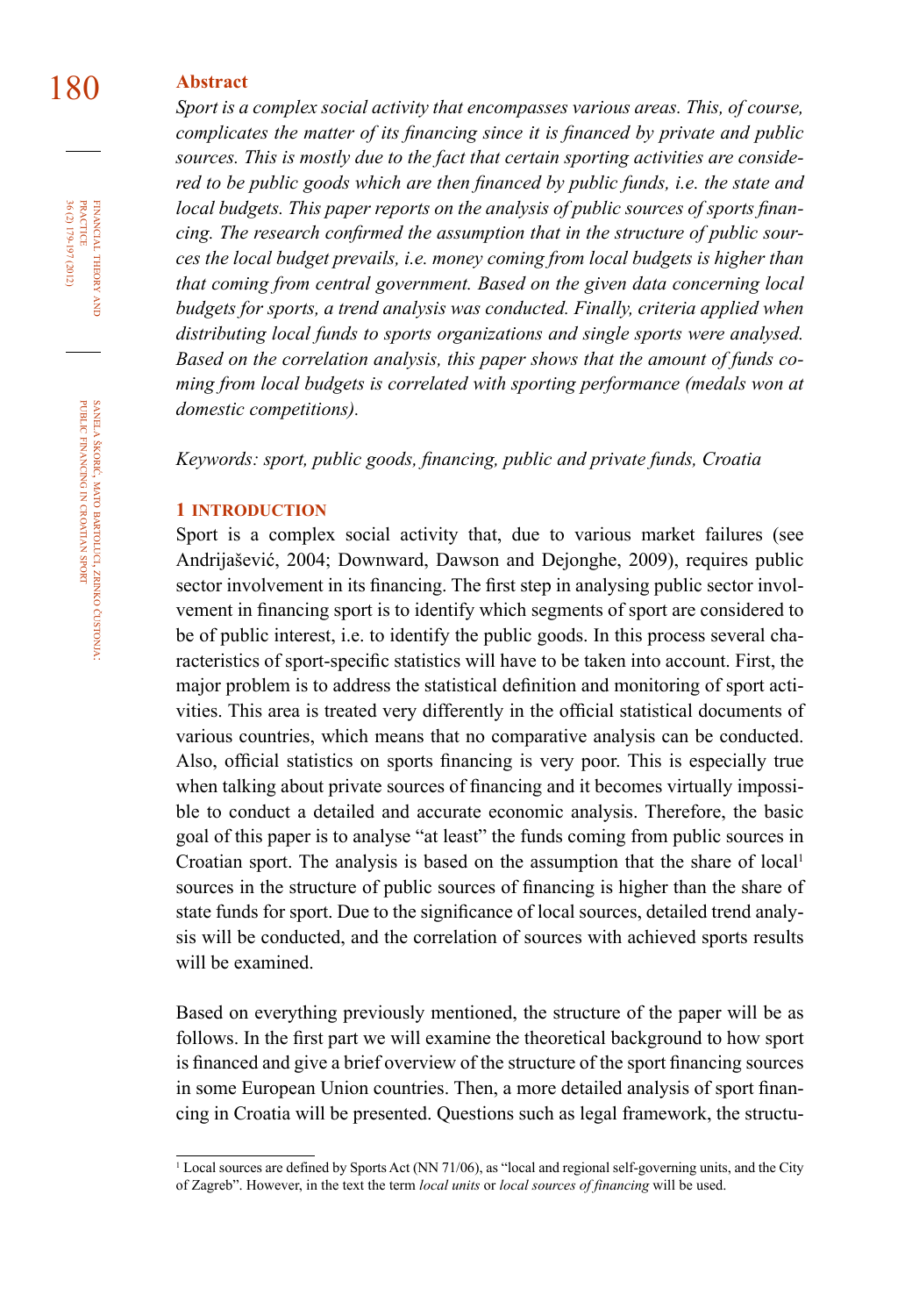181 re of public expenditure for sport, and allocation criteria will be discussed. This part of the paper ends with a trend analysis of local expenditure for sport and recreation. Finally, concluding remarks will be given.

#### **2 sport and public financing**

Because of its complexity and the width of the functions that sport fulfils<sup>2</sup>, the problem of sports financing is "evident in all countries regardless of their level of development (measured by national income per capita or by some other indicator)" (Bartoluci and Škorić, 2009:31), and it requires the involvement of the entire community. This is mostly revealed in sports, or at least some segments of sport, being considered as public goods due to their goals and social functions<sup>3</sup>. The use of these goods and services contributes to the well-being of the individuals and of the entire community. Investments in public goods cannot be entirely left to private initiative since there is a real danger that their production would be below a socially optimal level (more in Andrijašević, 2004), and market allocation would fail (Petak, 1992:103). There are many market failures which imply the need for public policy intervention, i.e. monopoly, question of equity, externalities, public goods, imperfect information (see Downward, Dawson and Dejonghe, 2009:14- 24). For example, the Government of the Republic of Croatia gives rewards for sport results achieved in various international competitions regardless of the sport in question. In this way, the entire population can, in one way or another, benefit from sporting successes. If this was not the case, we could be faced with a lack of athletes in various sports because only the most popular sporting disciplines could ensure adequate funds for their athletes. Therefore, although the primary goal of sports organizations throughout the world is to ensure that everyone has the opportunity to take part in sport and physical recreation (Council of Europe, 1992), equal opportunities and access to sporting activities for everyone can be ensured only by public sector support (Europa, 2010). This support usually appears in the form of intervention of the state as an agent in sports financing which results in "putting sports participation within everyone's reach" (Nys, 2006:270). Therefore, it is quite logical that public sources appear as an integral part of the sportfinancing system.

In its essence the sport-financing system in Europe<sup>4</sup> is defined as follows (European Commission, 2007:26): sports organizations have many sources of income, including club fees and ticket sales, advertising and sponsorship, TV and media rights, re-distribution of income within the sports federations, merchandizing, public support, etc. In general the sources of financing can be classified into two basic groups: budget (public) sources and non-budget (specific) means. When sport financing is in question the following can appear as non-budget funds: sponsors, donations, merchandizing, gifts and fees, other resources (raffles, souvenirs, 36 (2) 179-197 (2012) FINANCIAL THEORY<br>PRACTICE 36 (2) 179-197 (2012) practice financial theory in  $\sum_{i=1}^{n}$ 

<sup>&</sup>lt;sup>2</sup> More on sport functions in European Commission (2007:7-8).

<sup>&</sup>lt;sup>3</sup> Public goods are goods and services "whose advantages cannot be exhausted for any additional consumer and are accessible to everyone, regardless of costs" (Andrijašević, 2004:46).

Sport-financing system in Croatia is based on European system.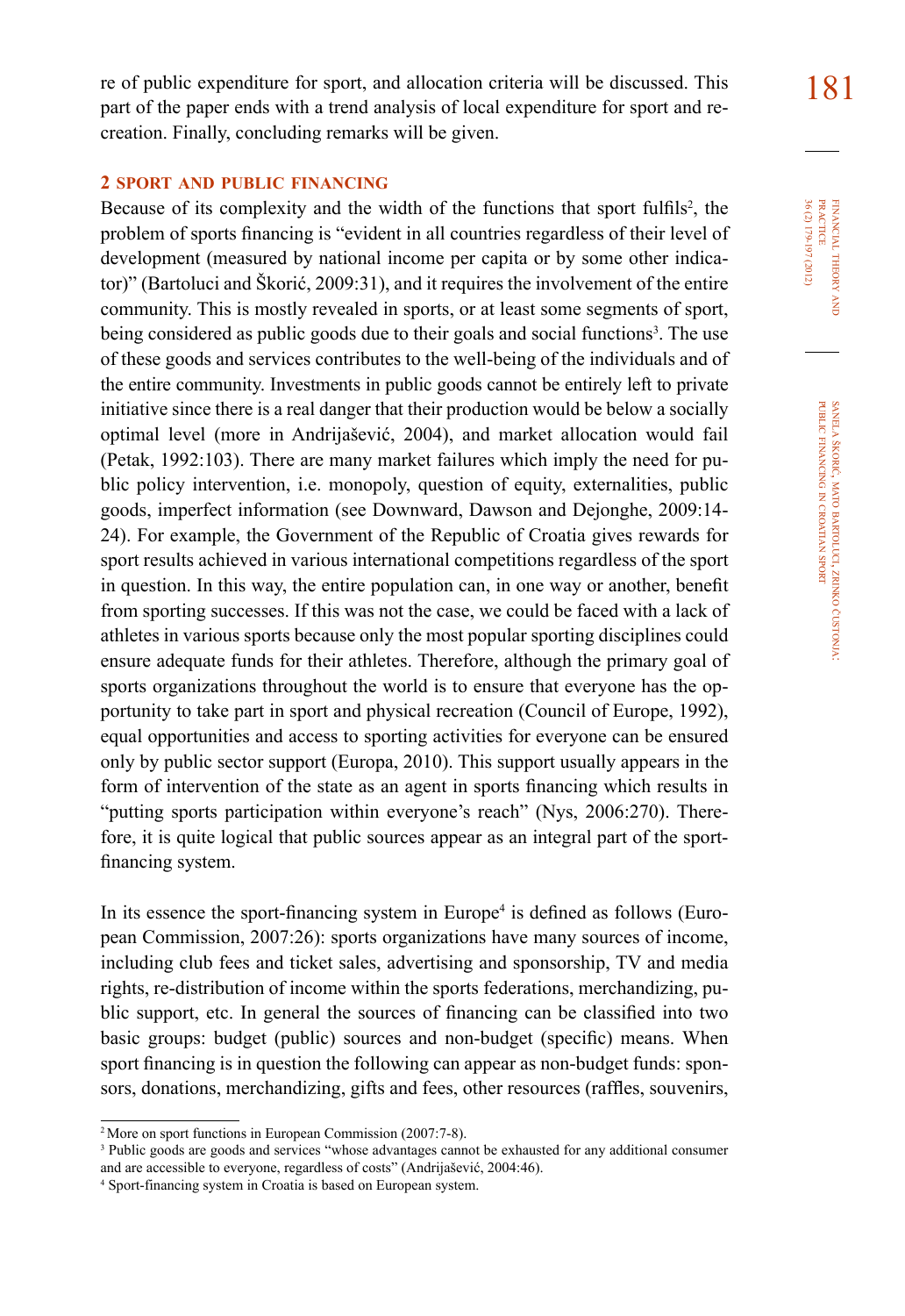182 etc.) (see Šugman, Bednarik and Kolarič, 2002:69-70). However, another very important source of revenue for sport financing is voluntary work. It is estimated that about 700,000 sport clubs in EU countries build on the work of roughly 10 million volunteers (see Arnaut, 2006:19). The value of the work of these volunteers cannot be ignored. On the other hand, public support in sport can take many different forms, such as (European Commission, 2007:27): direct subsidies from public budgets, subsidies from fully or partly state-owned gambling operators, or direct revenues resulting from a licence to provide gambling services, special tax rates, loans with low interest rates, guarantees with low commissions, public financing of sports facilities, acquisition of public municipal facilities by a private club or an institution at a low price, renting of sports facilities by public entities at a low price, payment for the construction or renovation of sports facilities by the local council, public works in private sports facilities, public acquisition of advertising spaces in sports facilities, land sales or donations or an exchange of land for sports facilities. However, some sports organizations have considerably better access to resources from business operators than others. Therefore, in amateur and mass-scale sports, equal opportunities and open access to sporting activities can only be guaranteed through strong public involvement. Moreover, public financial support is often vital for sport but must be provided within the limits imposed by Community law, i.e. the laws of the European Union<sup>5</sup>, that is, the various treaties that are the "founding acts of the EU and the European Communities".

> According to research conducted in 1990 and then again in the year  $2000^6$  for the Committee for the Development of Sport, Council of Europe, public sources of sports financing ranged from 5.6% of all sources in Switzerland to 49.1% in France (see table 1).

> Table 1 clearly shows that local government provided more money for sport than the central government in every country analysed except Hungary. Although not every country analysed in 1990 participated in the study conducted in the year 2005, it can be concluded that the latest indicators from the year 2005 imply that the structure of sport-financing in 13<sup>7</sup> EU countries has not changed much in comparison to 1990.

> Household spending still represents the most important source of financing since it encompasses almost half of all sports finances, the share of local governments was at the level of 24%, enterprises amounted to 14%, and central budget to 12% (Andreff, Dutoya and Montel, 2009:1). In the year 2005 local government provided more money for sport than the central government in 11 out of 13 analysed countries.

financial

PRACTICE

<sup>&</sup>lt;sup>5</sup> For more details concerning Community Law see Borchardt (2000).

<sup>&</sup>lt;sup>6</sup> In the year 2000 the research was repeated only for France and UK.

<sup>7</sup> Although 27 countries were involved in the research, only 13 were able to provide all the necessary information concerning different sources of financing: household spending, local funds, enterprises and central government.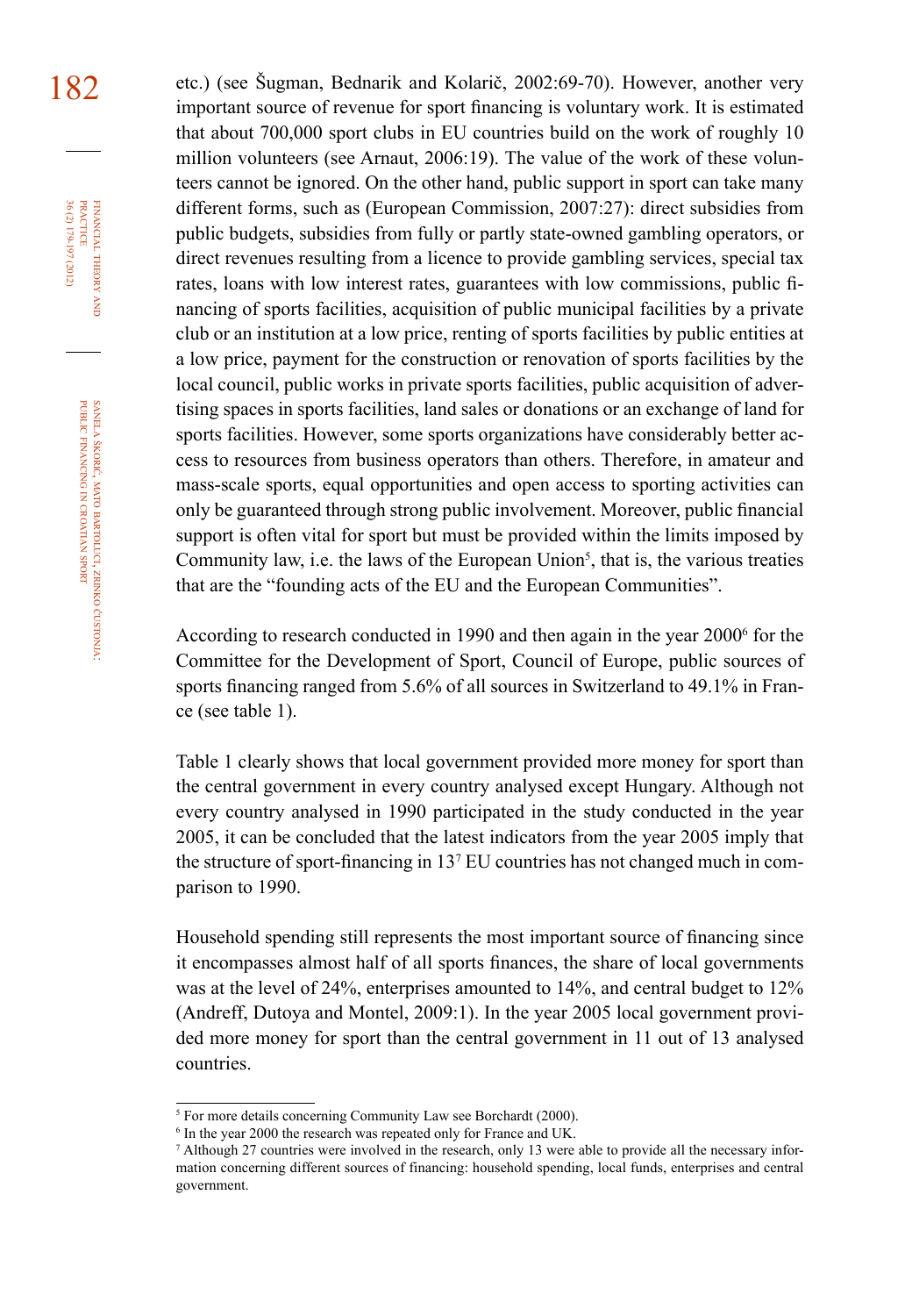183 **Table 1** *The structure of sports finance in some European countries (in %)*

|             | Households | <b>Enterprises</b> | Central      | Local               | Private | Public | Overall        |
|-------------|------------|--------------------|--------------|---------------------|---------|--------|----------------|
|             |            |                    | government   | government          | sector  | sector | finance/       |
|             |            |                    |              |                     |         |        | <b>GDP</b>     |
| 1990        |            |                    |              |                     |         |        |                |
| Country     | 1          | $\mathbf{2}$       | $\mathbf{3}$ | $\overline{\bf{4}}$ | 5       | 6      | $\overline{7}$ |
| Czech R.    | 74.8       | 1.8                | 6.0          | 17.4                | 76.6    | 23.4   | n.a.           |
| Denmark     | 55.6       | 5.6                | 6.3          | 32.5                | 61.2    | 38.8   | 0.56           |
| Finland     | 66.2       | 4.8                | 4.3          | 24.7                | 71.0    | 29.0   | 1.13           |
| France      | 42.4       | 8.5                | 11.5         | 37.6                | 50.9    | 49.1   | 1.10           |
| Germany     | 69.0       | 3.8                | 0.6          | 26.6                | 72.8    | 27.2   | 1.28           |
| Hungary     | 47.5       | 5.7                | 30.2         | 16.6                | 53.2    | 46.8   | 0.60           |
| Italy       | 72.9       | 7.9                | 8.2          | 11.0                | 80.8    | 19.2   | 1.04           |
| Portugal    | 36.5       | 42.0               | 9.9          | 11.6                | 78.5    | 21.5   | 1.77           |
| Sweden      | 60.2       | 17.1               | 2.2          | 20.4                | 77.4    | 22.6   | 0.80           |
| Switzerland | 91.6       | 2.8                | 0.4          | 5.2                 | 94.4    | 5.6    | 3.47           |
| UK          | 79.1       | 5.0                | 0.8          | 15.1                | 84.1    | 15.9   | 1.49           |
| 2000        |            |                    |              |                     |         |        |                |
| Country     | 1          | $\mathbf{2}$       | $\mathbf{3}$ | 4                   | 5       | 6      | $\overline{7}$ |
| France      | 50.4       | 7.0                | 11.1         | 31.5                | 57.4    | 42.6   | 1.70           |
| UK          | 79.5       | 8.4                | n.a.         | 12.1                | 87.9    | 12.1   | 1.50           |
| 2005        |            |                    |              |                     |         |        |                |
| Country     | 1          | $\overline{2}$     | $\mathbf{3}$ | 4                   | 5       | 6      | $\overline{7}$ |
| Germany     | 76.5       | 7.6                | 0.6          | 15.3                | 84.1    | 15.9   | 1.42           |
| Bulgaria    | 19.4       | 3.2                | 34.7         | 42.7                | 22.6    | 77.4   | 0.21           |
| Cyprus      | 78.9       | 1.2                | 19.8         | 0.1                 | 80.1    | 19.9   | 1.56           |
| Estonia     | 12.6       | 37.7               | 13.3         | 36.4                | 50.3    | 49.7   | 1.13           |
| Finland     | 73.5       | 2.9                | 8.7          | 14.9                | 76.3    | 23.7   | 1.56           |
| France      | 50.0       | 10.3               | 9.7          | 30.0                | 60.4    | 39.6   | 1.76           |
| Lithuania   | 20.3       | 27.1               | 17.5         | 35.1                | 47.4    | 52.6   | 0.38           |
| Netherlands | 70.8       | 7.7                | 11.5         | $10.0$              | 78.5    | 21.5   | 1.64           |
| Portugal    | 63.2       | 3.3                | 6.5          | 27.0                | 66.5    | 33.5   | 0.96           |
| UK          | 80.9       | 10.5               | 1.3          | 7.3                 | 91.4    | 8.6    | 1.67           |
| Slovakia    | 13.8       | 13.8               | 16.7         | 55.7                | 27.7    | 72.3   | 0.63           |
| Slovenia    | 17.9       | 46.6               | 10.4         | 25.1                | 64.5    | 35.5   | 0.69           |
| Sweden      | 70.6       | 12.1               | 4.3          | 13.0                | 82.7    | 17.3   | 0.52           |

*n.a. – (data) not available*

*Source: Andreff (2006); for the year 2005 authors calculations according to data in Amnyos (2008).*

So, if we limit<sup>8</sup> our analysis only to public sources, the question of whether the same structure of sources also applies to Croatia comes to mind. Is it possible to confirm the hypothesis that local governments give several times as much money for sport as the state? This question reflects the main research problem of this pa-

financial theory FINANCIAL THEORY AND<br>PRACTICE<br>36 (2) 179-197 (2012) 36 (2) 179-197 (2012) practice

<sup>&</sup>lt;sup>8</sup> Due to unavailability of the data. More concerning this problem later in the text.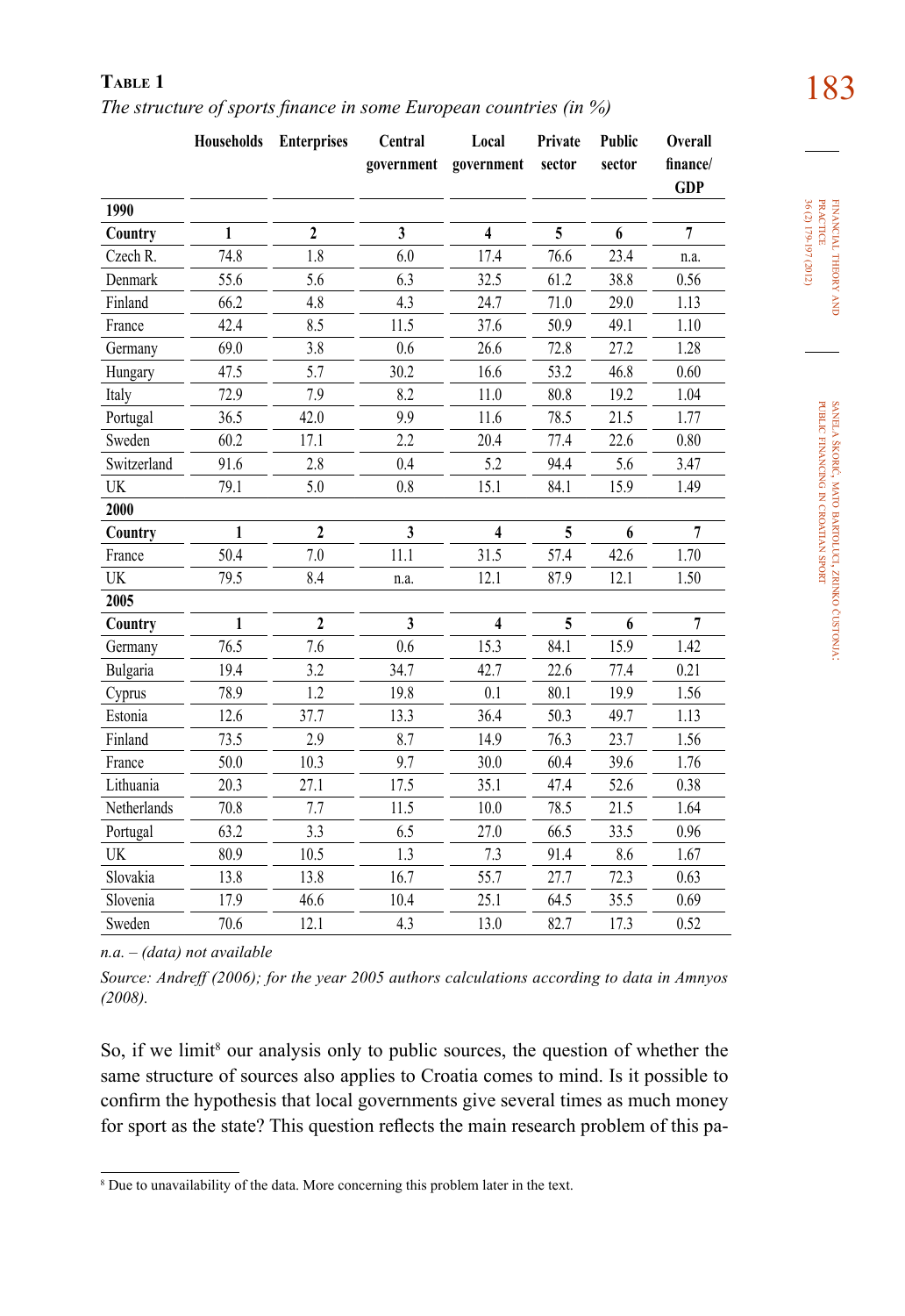#### **3 sports financing in croatia**

Sport, being a complex social activity, encompasses several areas: physical and health education of children and young people in schools and extracurricular and school activities, competitive sports, physical recreation ("Sport for all"), kinesitherapy and sport for people with a disability (for more details see Bartoluci and Škorić, 2009:16-19). Each of the areas embodies activities that deal with individual as well as social interests, i.e. it meets certain needs of two interest levels: individual and social (Andrijašević, 2004). As mentioned earlier, this situation influences the way in which sporting activities are financed. The system of sports financing in Croatia does not differ from that in Europe. It is regulated by the Sports Act (NN 71/06, Art. 74) in the following way:

- "The basis of sport financing is the revenue which the legal and natural persons that perform sporting activities obtain by performing sporting activities, the membership fees obtained by sports associations, a part of the revenue from organizing games of luck, and the funds given by local and regional selfgoverning units<sup>9</sup>, the City of Zagreb and the State to help the performance of sporting activities.
- The Republic of Croatia, the local and regional self-governing units and the City of Zagreb shall determine the public needs in sports and ensure the funds for their achievement from their own budgets in accordance with this Act."

The task of central government is to help the functioning of the entire sports system through determining the public needs in sport and providing the necessary funds to finance those needs. Public needs in sport at state and local level are determined by the Sports Act (NN 71/06, Art. 75 and 76) and are summarized in table 2.

It is evident that public needs in sport are very similarly defined in these two columns but, of course, on different levels. The definition of public needs is connected with the roles of the state in sport which are fulfilled either directly or by delegation to local government. The roles of the state in sport can be as follows (Nys, 2006:261):

- 1) it exercises a legal role by promulgating rules and imperative standards (laws, decrees, orders),
- 2) it provides expertise for the sports movement and for the public, through the evaluations that it makes, the accreditation that it grants, and the diplomas that it awards. This function also includes the information and the statistics that it produces,
- 3) it values and encourages universal sports participation, in particular for those who are discriminated against or disadvantaged, without neglecting the spor-

36 (2) 179-197 (2012) FINANCIAL THEORY<br>PRACTICE 36 (2) 179-197 (2012) PRACTICE financial theory and

<sup>9</sup> Municipalities, towns/cities and counties.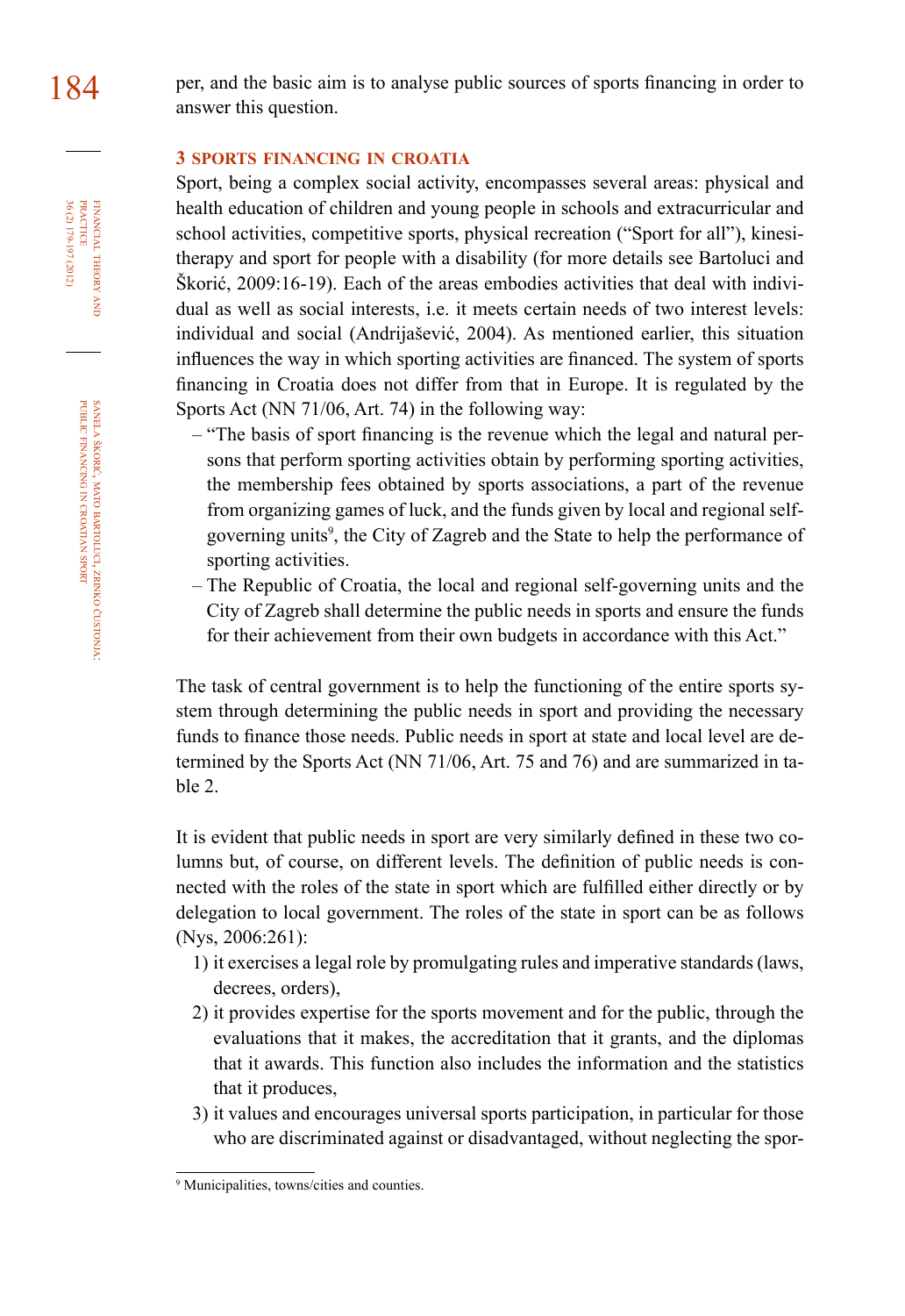- 4) it oversees the health of athletes by developing specialized medicines and by participating in the struggle against drug abuse,
- 5) it ensures the development of the country's image through the organization of international competitions, the preservation of national teams at a high level of competitiveness and by the election of national leaders in international federations,
- 6) it fosters international co-operation and grants subsidies to less-developed countries.

#### **Table 2**

*Public needs in sport at state and local level according to Sports Act*

| <b>State level</b>                   | <b>Local level</b>                                 |
|--------------------------------------|----------------------------------------------------|
| Promoting sports, especially sports  | Promoting sports;                                  |
| among children, young people,        | Implementing sporting activities for children,     |
| students and persons with            | young people and students;                         |
| disabilities                         | Sporting recreational activities of citizens;      |
|                                      | Sporting activities of persons with developmental  |
|                                      | difficulties and persons with disabilities         |
| Promoting the planning and           | Planning, construction, maintenance and use of     |
| construction of sports facilities    | sports facilities important to local and regional  |
|                                      | self-governing units and the City of Zagreb        |
| Looking after the welfare of         | Sports preparations, Croatian and international    |
| top-level athletes                   | competitions, as well as the general and special   |
|                                      | health protection of athletes                      |
| Activities of national sports        | Activities of sports associations, sports communi- |
| federations, the Croatian Olympic    | ties and federations                               |
| Committee, the Croatian              |                                                    |
| Paralympic Committee and the         |                                                    |
| Croatian Deaf Sports Association     |                                                    |
| Scientific and developmental         | Performing and funding scientific and develop-     |
| programmes in sports                 | mental projects, analysis and studies with the aim |
|                                      | of developing sports                               |
| Functioning of the IT system in      | Hiring persons to do professional work in sports   |
| sports                               |                                                    |
| Work and the activities of the       |                                                    |
| Agency; awarding the Franjo Bučar    |                                                    |
| State Award for Sport and state      |                                                    |
| awards for top-level                 |                                                    |
| achievements in sport                |                                                    |
| International sports co-operation    |                                                    |
| and international obligations of the |                                                    |
| Republic of Croatia in sports        |                                                    |

*Source: Arranged by authors according to Sports Act, NN 71/06, Art. 75 and 76.*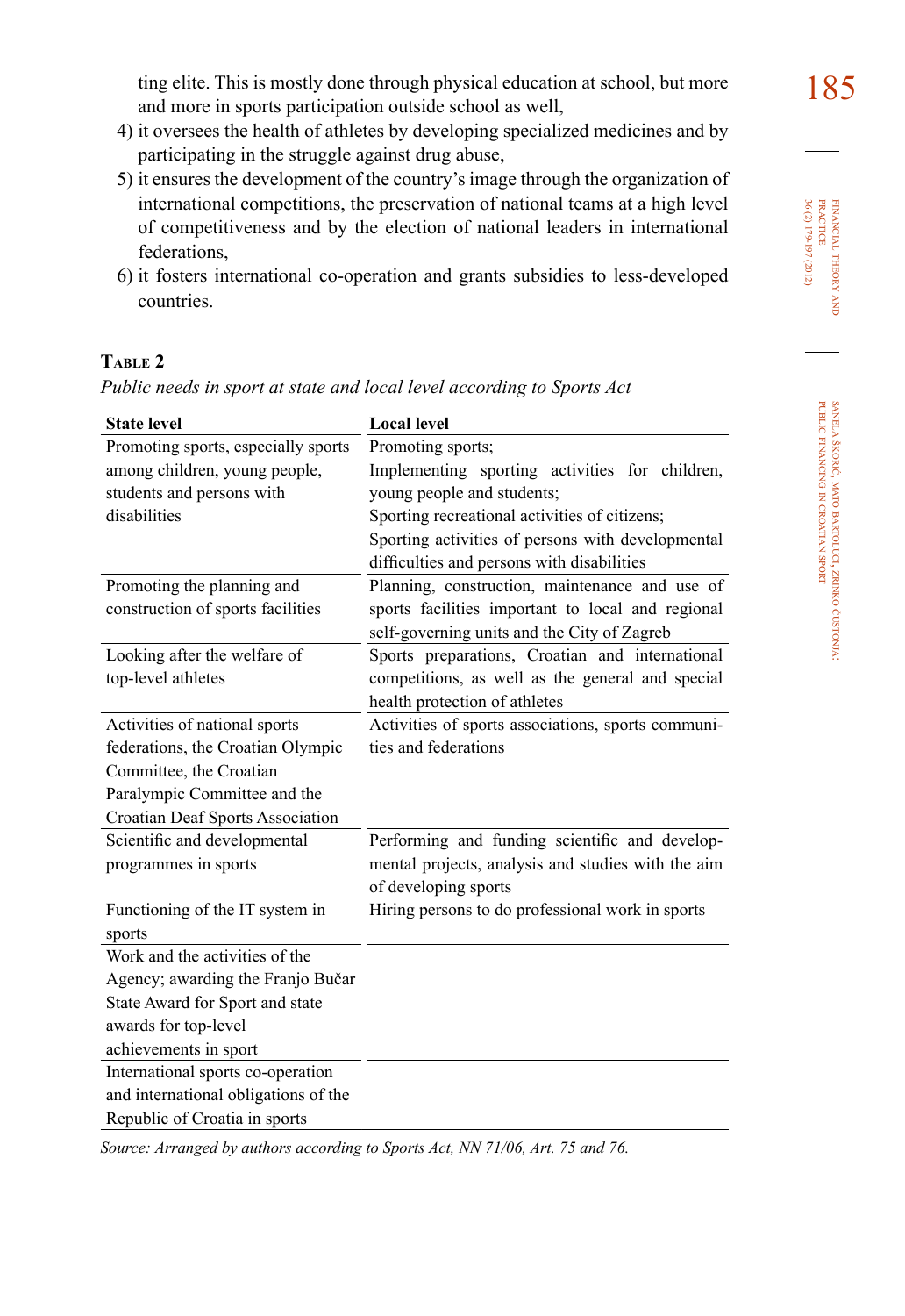186 Therefore, it is clear that only some sporting activities are financed by public sources through public needs. All other activities are financed by income obtained from other sources, which is defined by Sports Act as was previously explained.

#### **3.1 expenditure for sports**

It is not possible to identify the origins of funding in sport, i.e. the share of private and public sources. This is mostly due to the insufficiency of statistical data concerning sport<sup>10</sup>. Statistical data concerning sport are collected every 3 years through official standardized forms called ŠPORT<sup>11</sup>-1 (sports associations), ŠPORT-2 (chess associations and bridge clubs), ŠPORT-3 (hunting associations) and ŠPORT-4 (sports and recreation centres). These forms contain questions concerning incomes and expenditure but, according to the Croatian Bureau of Statistics, this data is not published regularly due to the fact that it is unreliable and incomplete. According to the last known data, published in the year 2003, sports associations registered in the system of competition obtained 24.6% of their resources from various public budgets, and the remaining 75.4% came from private, market sources (Novak, 2006:476). However, in the structure of public funds, one cannot differentiate between funds coming from state or local budgets. Also, there are no additional continuous special reports concerning households' spending on sport. The Croatian Bureau of Statistics annual *Household Budget Survey* (HBS) contains some data on household spending on sport. According to the last available HBS data, in the year 2009 Croatian households spent about 6% of their annual budget on recreation and culture. However, only two categories in this group can be considered as expenditure for sport. Sixty four kuna was spent on equipment for sport, camping and open-air recreation (0.08% of their annual budget) and 295 kuna for sporting and recreational activities (0.39% of their annual budget) (CBS, 2010). These data concerning expenditure for sport and recreation alone are insufficient for a detailed analysis since they encompass just one narrow segment of possible expenditure for sport. According to the authors' knowledge, the only detailed research into this topic was done more than 10 years ago (in 1998) in the towns of Zagreb, Rijeka and Osijek. The results of that research showed that households spent on sport about 3,359 kuna per year, which was about 5.2% of their total income. The majority of that money was spent on clothes (34.4%) and footwear  $(27.1\%)$ , fees  $(12.9\%)$ , entrance tickets  $(10.5\%)$ , equipment  $(9.1\%)$ , and gambling (5.9%) (Sever, 1999). It can be seen that spending on equipment (9.1%) and fees (12.9%) is just one (smaller) part of the total household expenditure for sport.

This is why the analysis in this paper is limited to public sources of sports financing. Data needed for the analysis was obtained from the official documents con-

čustonja:

financial

FINANCIAL THEORY<br>PRACTICE 36 (2) 179-197 (2012)

36 (2) 179-197 (2012) PRACTICE

theory

<sup>&</sup>lt;sup>10</sup> A problem that has been present for a while now, and that has already been discussed by some authors but not solved (see Bartoluci, 2003; Bartoluci and Škorić, 2009; Stipetić and Bartoluci, 1999).

<sup>11</sup> *Šport* is a Croatian word for *Sport* used mostly in legal documents and laws. However in everyday life as well as scientific papers, more often the word sport is used. For more on the meaning of the two words see Omrčen, Andrijašević and Štefić (2007).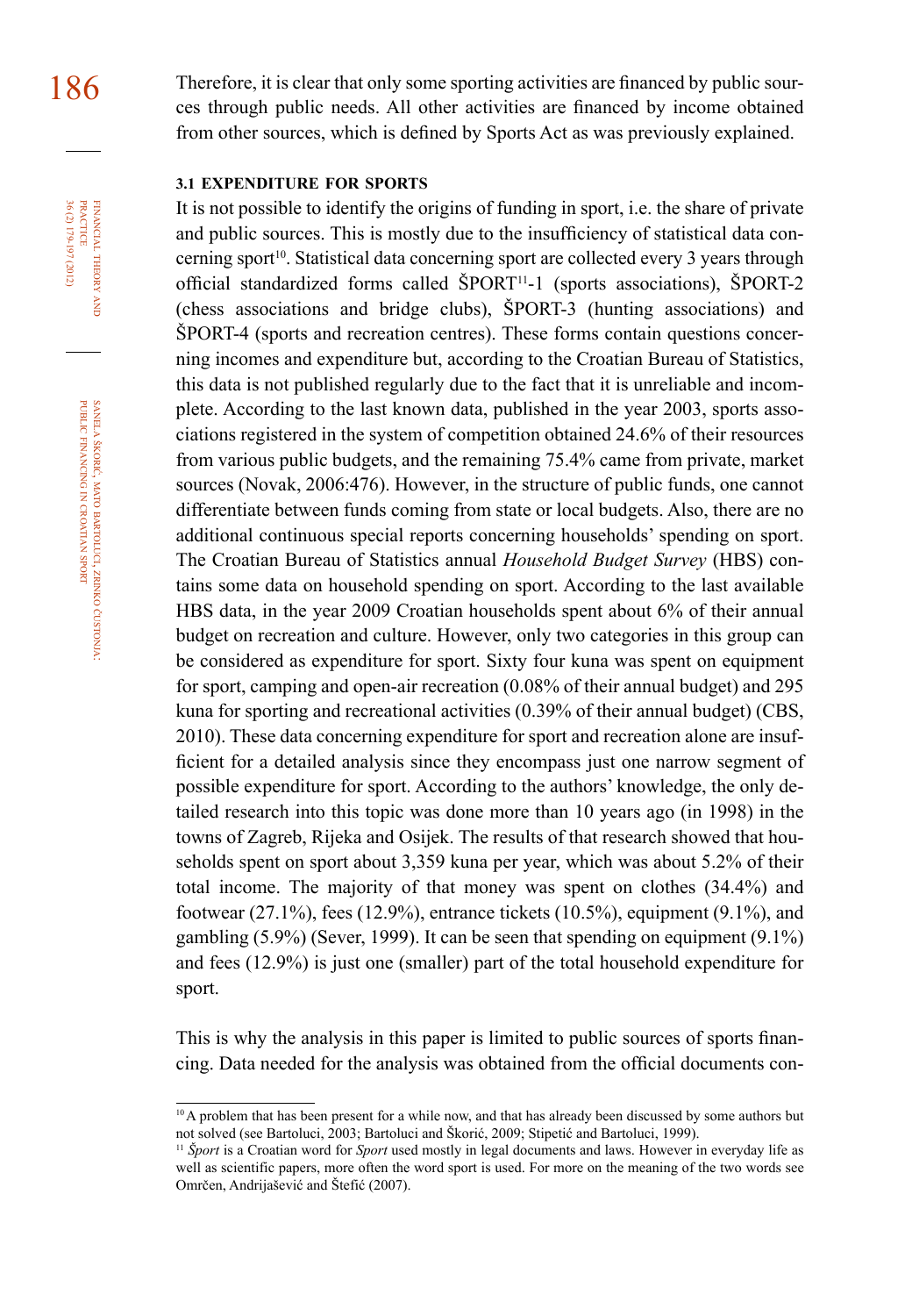cerning state budget and budgets of local units (municipalities, towns/cities and  $187$ counties). All budgets are public information and can be found on the internet sites of the Croatian Ministry of Finance. First, *local funds for sport12* will be analysed (see appendix 1 and 2).

If we sum up the amount of money coming from all local units in one year, then this figure is between 440 million (in 2001) and 1.320 billion kuna (in 2009). During the last 7 years these funds have slightly increased and amounted to between 4 and 5% of total local budgets<sup>13</sup> (see graph 1). In other words, the absolute amount of money is increasing while the relative share is stagnating, which is a consequence of the increase in the total local budgets.

#### **Graph 1**





*TLB – Total local budget. Source: Authors' calculation based on the data of the Ministry of Finance (2009).*

During the same period the *state budget* distributed from 37.6 to 328.5 million kuna for the development of sport, which was about 0.05 to 0.25% of the state budget. However, the data concerning the year 2008 should be analysed with a certain caution since it was in this year that a rather large amount of money (140 million kuna) was included in these funds for building the sports hall called "City Garden" in Osijek. The hall was built for the world handball championship and, due to the lack of money to finish the project, the state had to intervene; such a

<sup>&</sup>lt;sup>12</sup> The total amount of money coming from municipality, town/city and county budgets for sport and recreation.

<sup>&</sup>lt;sup>13</sup> The exception being year 1999 when this percentage was higher than 7.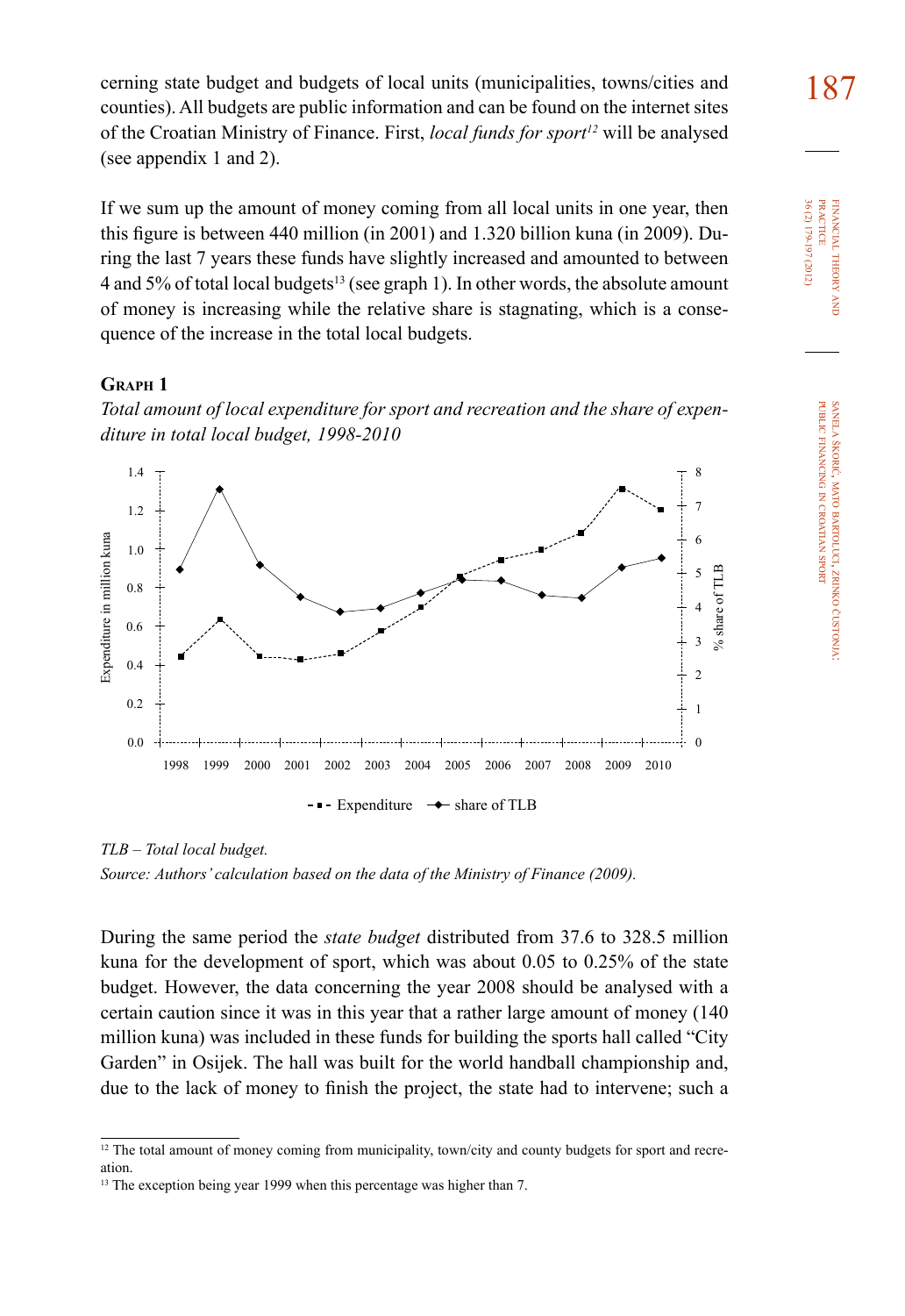188 high amount of money for this purpose is not usual. In other words, it can be concluded that the expenditure for sport coming from the state budget amounts to about 0.1% of the state budget (see table 3).

#### **Table 3**

*State expenditure for the development of sport, 1998-2010<sup>a</sup>*

| Year              | <b>Amount of expenditure</b><br>(in million kuna) | % of the total budget |  |  |  |  |
|-------------------|---------------------------------------------------|-----------------------|--|--|--|--|
| 1998              | 37.6                                              | 0.08                  |  |  |  |  |
| 1999              | 57.7                                              | 0.11                  |  |  |  |  |
| 2000              | 54.8                                              | 0.09                  |  |  |  |  |
| 2002              | 47.0                                              | 0.06                  |  |  |  |  |
| 2003              | 52.1                                              | 0.05                  |  |  |  |  |
| 2004              | 53.8                                              | 0.05                  |  |  |  |  |
| 2005 <sup>b</sup> | 70.8                                              | 0.07                  |  |  |  |  |
| 2006              | 124.4                                             | 0.11                  |  |  |  |  |
| 2007              | 154.9                                             | 0.13                  |  |  |  |  |
| 2008c             | 328.5                                             | 0.25                  |  |  |  |  |
| 2009              | 198.7                                             | 0.15                  |  |  |  |  |
| 2010              | 147.6                                             | 0.10                  |  |  |  |  |

*a No official data were published for 2001 (for reasons unknown to the authors).*

*<sup>b</sup>Until the year 2005 the amounts are planned and the rest is what actually happened.*

*<sup>c</sup>As already mentioned, the strongest reason for such a big increase in the year 2008 is due to additional expenditure of 140 million kuna for the purpose of finishing the construction of the sports hall called "City Garden" in Osijek.*

*Source: Authors' calculations based on the data of the Ministry of Finance (2011a).*

Although the way of presenting the data concerning expenditure for sport in official documents on state budgets has changed throughout the years in question, it has always been a part of the expenditure of the Ministry of Education and Sport, nowadays called Ministry of Science, Education and Sport<sup>14</sup>. In the year 2005 according to the "proposal to extract the heading P1254 *Development of Sport* from the larger heading *05 Education and Sport* in order to follow the programmes and activities of the *Development of Sport* more easily, a new, independent heading was formed" (Ministry of Finance, 2004:63). The items included in this heading refer to the stimulation of sport in sport clubs, programmes of public needs in sport, programmes that encourage various form of sporting participation, financing of the Bjelolasica Olympic Centre, rewards to athletes for outstanding successes, restoration and building of sports facilities, various sport conferences and youth games, the drafting of the sports development study, programmes for

36 (2) 179-197 (2012) FINANCIAL THEORY AND PRACTICE 36 (2) 179-197 (2012) PRACTICE financial theory

<sup>&</sup>lt;sup>14</sup> For a more detailed analysis of the differences in the way data was presented throughout the years see Budget for the year 2003:139-140; Budget for the year 2004:148-149.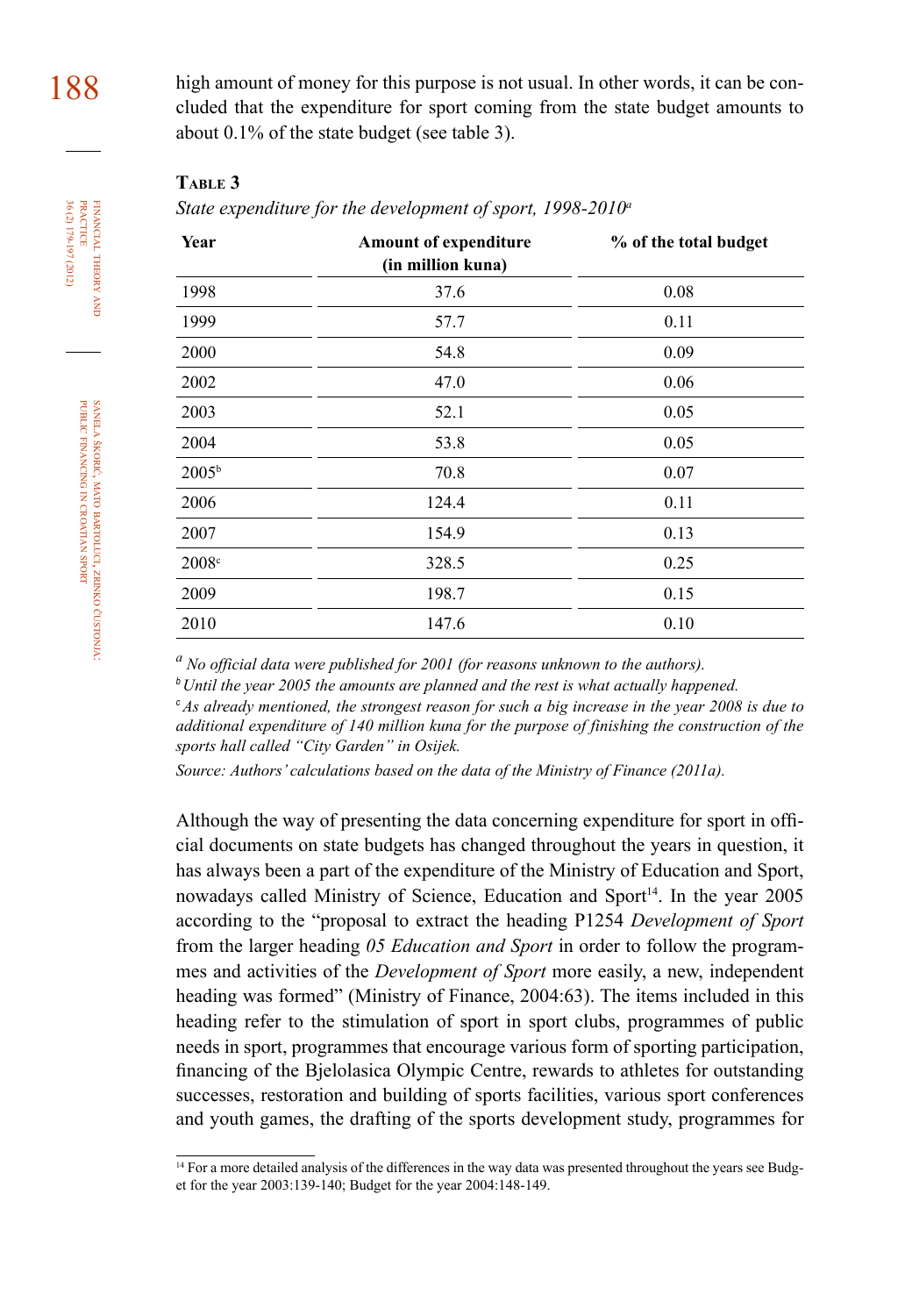standard development when building sports facilities, etc. (for more details see 189 Budget for the year 2005:105-106).

However, it has to be emphasized that other ministries and departments indirectly provide for sports expenditure. For example, in the area of science, education and sport, certain common programmes exist that are directed towards all three areas. Besides that, the building of sport halls in schools and universities is treated as a part of elementary, secondary and university education. In some cases even the building of sports facilities for top-level sport is treated separately from the heading *Development of Sport*<sup>15</sup>. If we omit from mentioned items and consider only the state expenditure for sport under the official heading intended for sports purposes as explained earlier in the text, it is possible to compare the amount of funds allocated to sport by local and state budgets (see table 4).

#### **Table 4**

| Year | <b>Total amount of local funds</b><br>for sport and recreation | Total amount of state funds for<br>development of sport |
|------|----------------------------------------------------------------|---------------------------------------------------------|
| 1998 | 449.3                                                          | 37.6                                                    |
| 1999 | 651.5                                                          | 57.7                                                    |
| 2000 | 453.7                                                          | 54.8                                                    |
| 2002 | 467.8                                                          | 47.0                                                    |
| 2003 | 583.5                                                          | 52.1                                                    |
| 2004 | 709.6                                                          | 53.8                                                    |
| 2005 | 865.1                                                          | 70.8                                                    |
| 2006 | 952.7                                                          | 124.4                                                   |
| 2007 | 1,002.3                                                        | 154.9                                                   |
| 2008 | 1,094.0                                                        | 328.5                                                   |
| 2009 | 1,320.2                                                        | 198.7                                                   |
| 2010 | 1,208.9                                                        | 147.6                                                   |

*The comparison of funds for sport from state and local budgets (in million kuna)*

*Source: Ministry of Finance (2011 and 2011a).*

The table clearly shows that the amount of local funds is higher than the amount of funds coming from the state budget. This actually confirms the hypothesis that local funds prevail in the structure of public sources of sports financing. Two explanations can be offered for this situation. First, it can be explained by the fact that the state budget primarily finances top-level athletes and top-level sports results at national, European and world levels. Local budgets fund the same or similar needs but on a much wider basis, i.e. they encompass a greater number of

<sup>&</sup>lt;sup>15</sup> For example, in the year 2008 this was the case with 15 million kuna allocated for co-financing the Višnjik multipurpose sports facility in Zadar.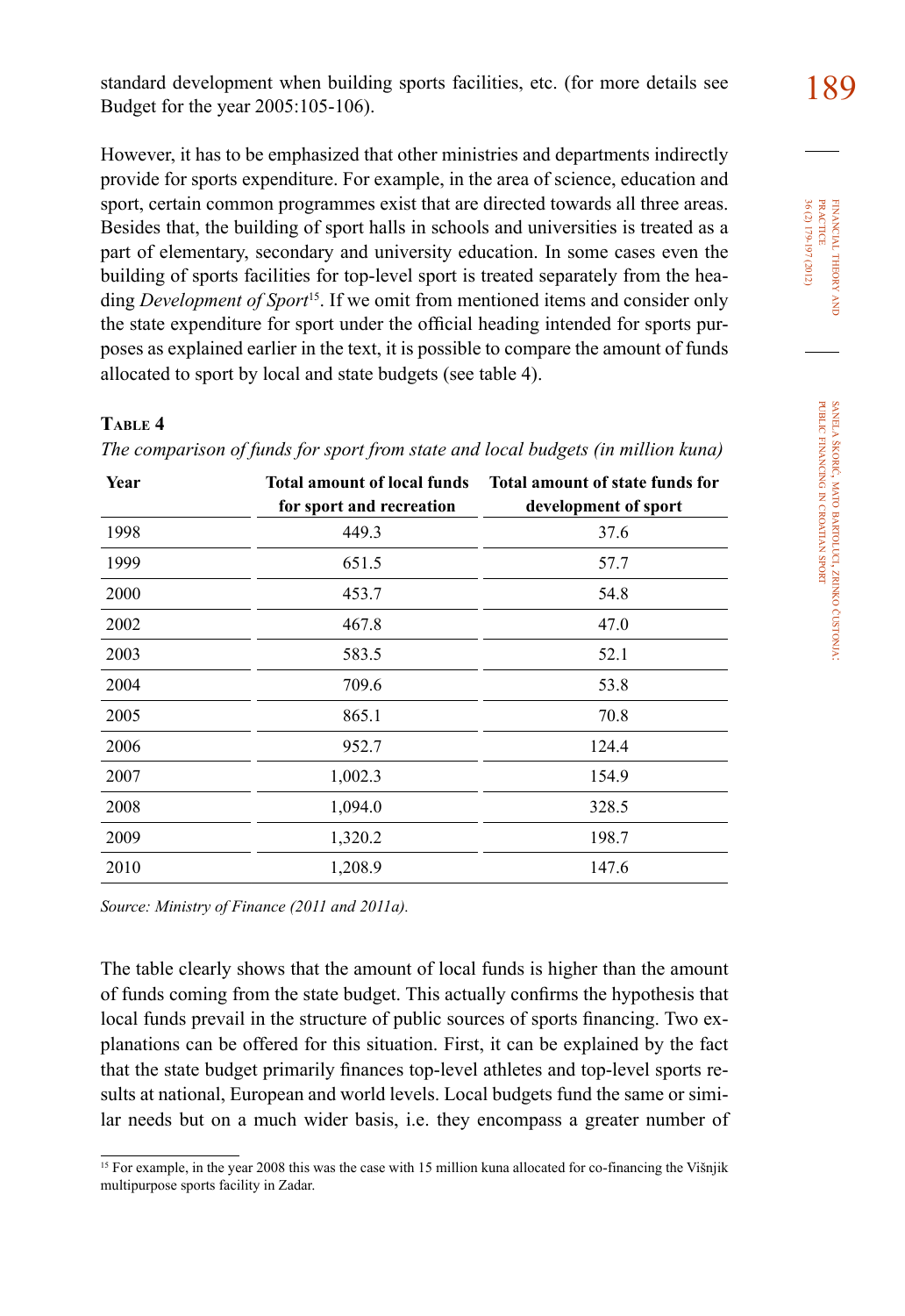FINANCIAL THEORY<br>PRACTICE 36 (2) 179-197 (2012) 36 (2) 179-197 (2012) PRACTICE financial theory and

190 sports associations and clubs, athletes and events. Besides that, local governments manage significantly greater number of sport facilities, as well as professionals employed in sport. Also, this can be a reflection of the tendency towards decentralization<sup>16</sup>

#### **3.2 allocation criteria**

As explained earlier in the text, public needs as defined by the Sports Act are the guiding principles for determining towards which programmes the local units direct their money. But when deciding how much money they will allocate to each sports association or a club, and this is a major expenditure in local government budgets (Andreff, 2006:274), no clear criteria exist in the form of common guidelines or recommendations. Each town, district and even county makes these decisions individually based on set goals. The most commonly used criteria (see Bašić, 2005; City of Dubrovnik, 2010; Sport association of Pula, 1999; Sport Association of Split, 2010; Sport Association of Primorje-Gorski Kotar County, 2009; Sport Association of Koprivnica, 2002) refer to tradition, to the fact whether a sporting activity belongs to the set of Olympic sports or not, the number of participants and clubs, performance at international and domestic competitions, and popularity. Some of the mentioned criteria primarily encounter the issue of objectivity. For example, in the *Development Programme for the City of Zagreb* (Bašić, 2005:60), it is stated that popularity "can hardly be an objective criterion for sport evaluation. This is especially true if it is considered that media coverage of a certain sport is not proportional to its level of organization, activities, or even to the quality of achieved sport results". On the other hand, criteria such as the number of participants and sports results are not in question due to their exact nature, objectivity and measurability.

Without going into any detail concerning which criteria should be applied when allocating local funds, in what way, and how to determine these criteria, we have to emphasize the need to justify the use of certain criteria. We have tested, with certain limitations, the validity of using the criterion of sports results (performance). The basic assumption is that sports and sporting clubs that achieve better performances at domestic and international competitions tend to attract higher financing. However, we had at our disposal only the data concerning the medals won at domestic competitions for seniors, juniors and cadets in 2008. In other words, the main constraint on this analysis is, again, the unavailability of data. Unavailability of data refers to the unavailability of data concerning sports results at international competitions, and the data regarding other sports results achieved (not only the medals won but other rankings as well), throughout all the years in question and not only the year 2008. So, having in mind the mentioned limitations of the study, the expenditure for sport was correlated with the medals won at domestic competitions, and the following results were obtained (see graph 2).

<sup>&</sup>lt;sup>16</sup> More on this topic see Barros (2006).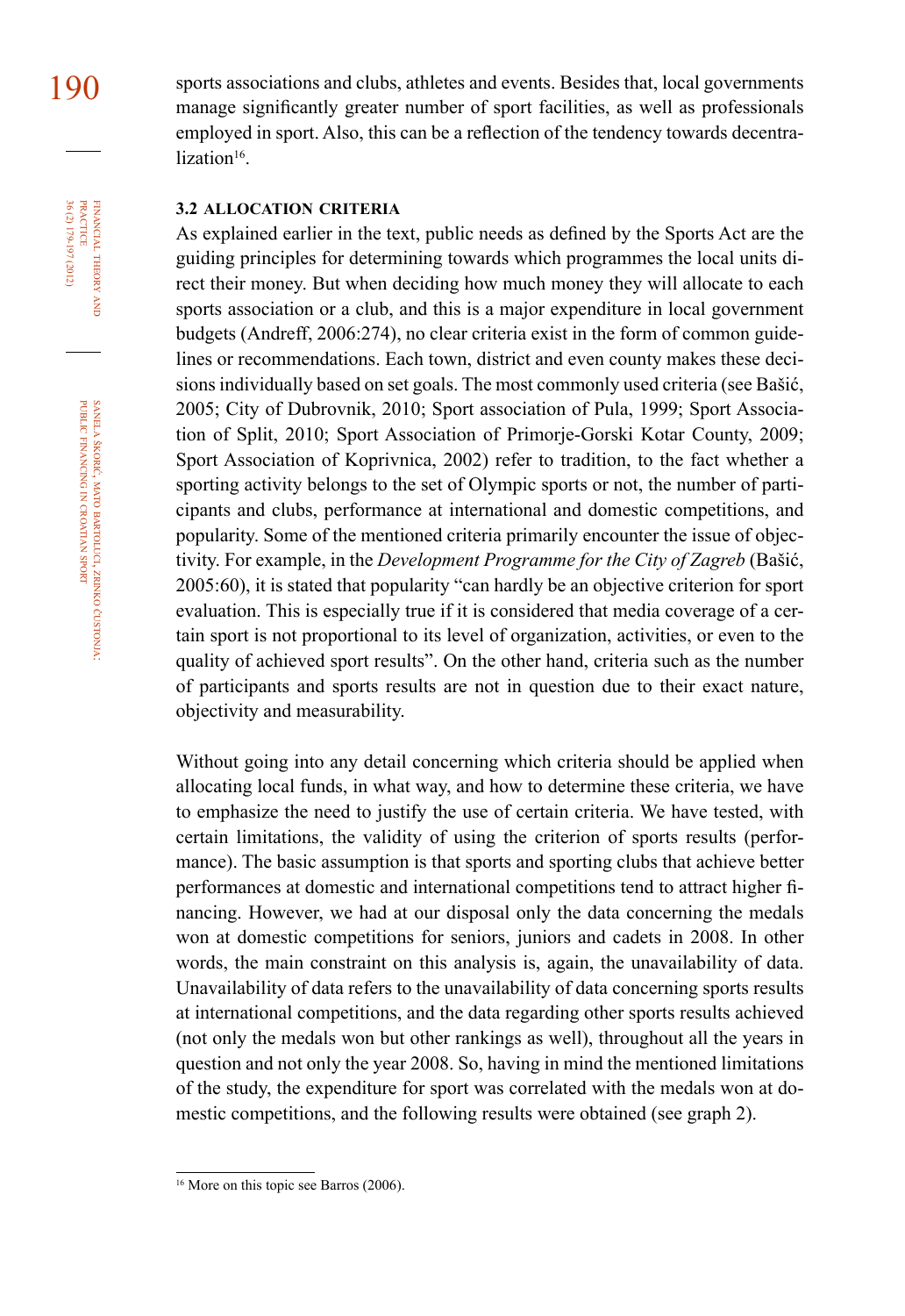191 **Graph 2**  *Correlation graph for variables expenditure for sport and medals won per county in 2008* 



The graph indicates that there is a positive correlation between the variables *total expenditure for sport* and *the number of medals won*. This was confirmed by calculating the Pearson product-moment correlation coefficient, which was 0.94.

This kind of analysis should also include other criteria used in the decision-making process, but the results are still indicative and show that it is possible, necessary even, to analyse the justification of the use of each proposed criterion in a similar way.

Finally, a question that could be of interest here is not merely the question of allocation criteria but also the further management of received funds in sport clubs. Although, this is quite a different topic and is not of a primary interest in this paper, let us just briefly refer to this matter. Competitive sports management could be classified as social and operational management (see Bartoluci and Škorić, 2009:73). The need for the so called social management is emphasized by the fact that certain segments of sport are considered public goods and therefore receive public funding. Spokesmen of social management are representatives of the public and are usually members of the assembly, boards of directors or supervisory boards. Their task should be control of allocated funds based on the activities of operational management in the club. Unfortunately, this is not always the case. However, since the topic of management is not the main research problem in this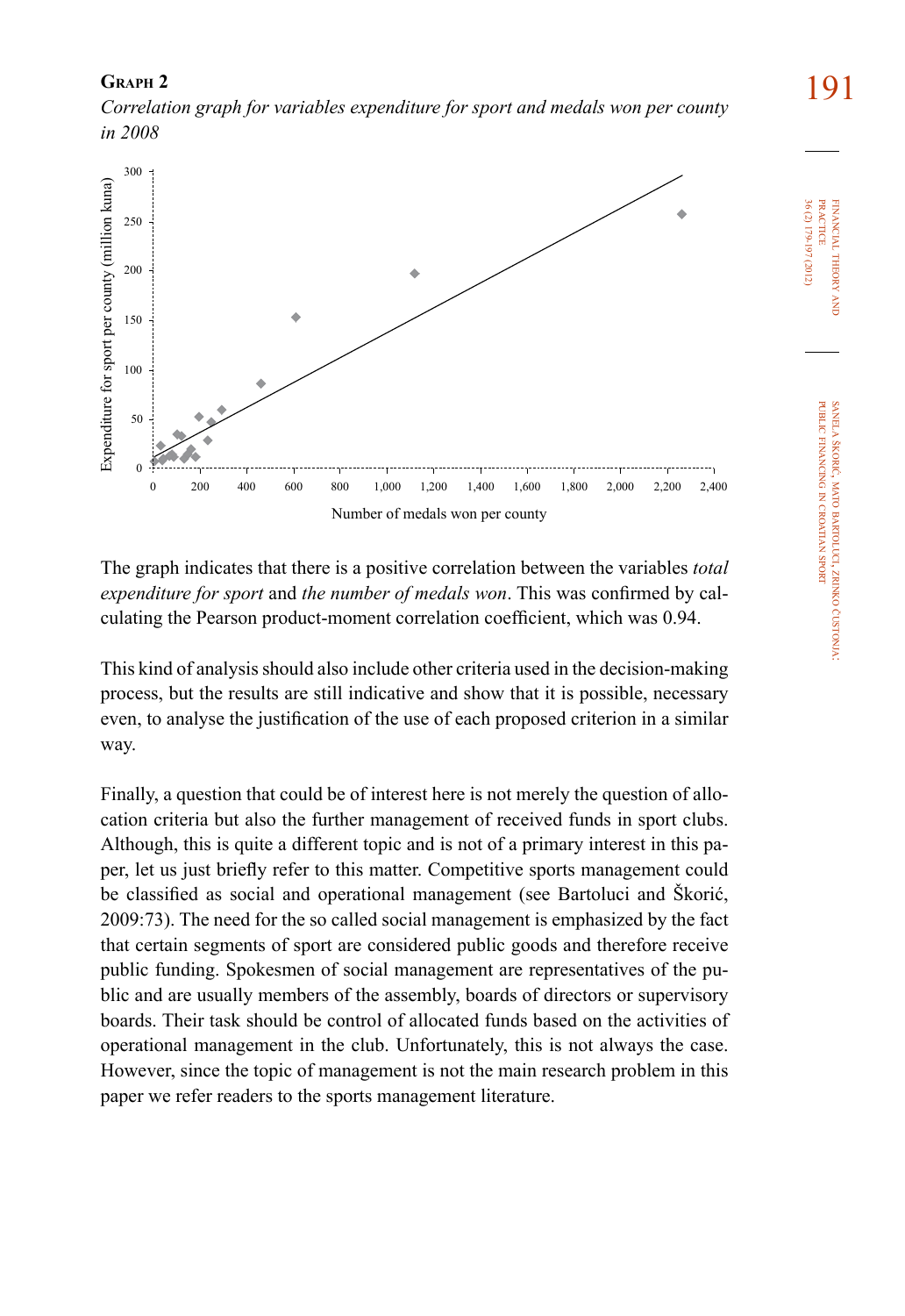#### 192 **3.3 trend analysis of local expenditure for sport and recreation**

The main aim of this paper was to conduct a trend analysis of local expenditure for sport and recreation to see if a tendency of increase through time is displayed. For this purpose the official data of the Ministry of Finance (2011) published on their web page were collected (see appendix 1), systemized and then analysed. The presented secondary data correspond to the total amount of money allocated to sport and recreation from local budgets in each county of the Republic of Croatia, i.e. from municipality, town/city and county. The year 1999 was the year that created some problems, because in 1999 a significant increase in funds was present which could probably be attributed to the 2<sup>nd</sup> World Military Games. However, again, due to inadequate statistical monitoring, these funds were not shown as a separate item, so that we cannot state this with certainty although it affects the final results of trend analysis. The tendency of expenditure to increase through time was analysed based on the exponential and linear model. The exponential model proved the best fit<sup>17</sup> especially if years 1998 and 1999 were excluded from the analysis<sup>18</sup>. However, since this type of event is tending to become regular, (almost every year there is at least one large sporting event), funds intended for these events can no longer be treated separately. At the same time the organizers of such events have to apply for these funds in advance, so that a better budget planning can be achieved. Therefore, the results of the exponential trend analysis that includes all years in question are presented further in the text (graph 3).

#### **Graph 3**

*Exponential trend model for local expenditure for sport and recreation (in million kuna), 1998-2010*



Exponential trend model equation with computed parameters for the local expenditure for sports was  $\hat{y} = 374.8e^{0.094x}$ , i.e.  $\hat{y} = 374.8 \times 0.094^x$ . The coefficient of

financial

36 (2) 179-197 (2012) PRACTICE

36 (2) 179-197 (2012) **PRACTICE** FINANCIAL THEORY

theory and

<sup>&</sup>lt;sup>17</sup> Linear model generated a higher coefficient of determination  $(r^2 = 0.858)$ , however, the exponential model generated the lower variance of 2.34%, and the variance in linear model was 14.3%.  $18 \text{ r}^2 = 0.95$ ; variance 1.3%.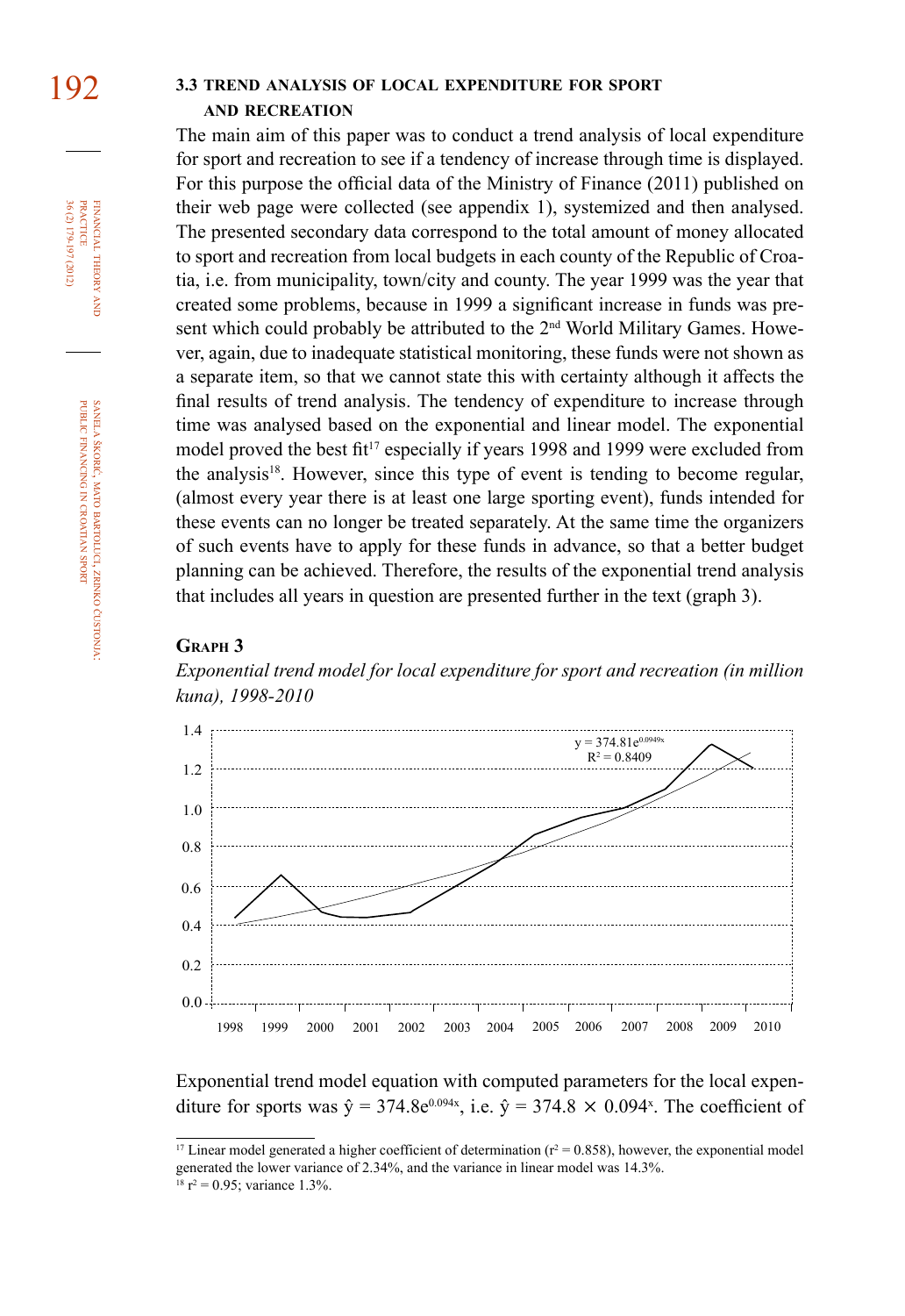determination equalled  $r^2 = 0.84$  and showed that the model explained 84% of the 193 total sums of squares. The estimated parameter  $\hat{\beta}_1$  pointed to the average rate of change in expenditure in one year and was calculated to be 9.96%, which means that the amount of expenditure in the analysed period of time increased on average by almost 10% each year.

#### **4 conclusion**

This paper pointed out that sport is a complex social activity that encompasses various areas. Some of these activities come within the category of public needs, which implies that sport is an activity of wider social interest and requires public intervention in its financing. These needs are determined by law and are an integral part of state and local budgets.

Based on European experiences, the assumption that the local sources prevail in the structure of public sources of sports financing in Croatia was tested and confirmed. This can be explained by the fact that local sources finance sporting activities on a much wider scale, e.g. a greater number of clubs, athletes, sports events, facilities, and experts in sport.

Due to their great significance in sports financing, local sources were analysed in greater detail. Although the funds coming from local sources varied in total amounts in different counties of Croatia and throughout the observed years, it was possible to confirm the existence of the exponential trend displayed in their yearly increase.

Finally, although the calculations were done with certain limitations, this paper also showed that the amount of money coming to sport and recreation from local budgets is positively highly correlated with the performance of local athletes and clubs.

However, we have to point to the fact that the main limitation in the conducted research was the unavailability of data. Official statistics on sports financing is very poor, especially when we are talking about private sources of financing. So, it becomes virtually impossible to conduct a detailed and accurate economic analysis, which represents a serious problem for scientific researches. Without a doubt, future research should strive to solve this problem.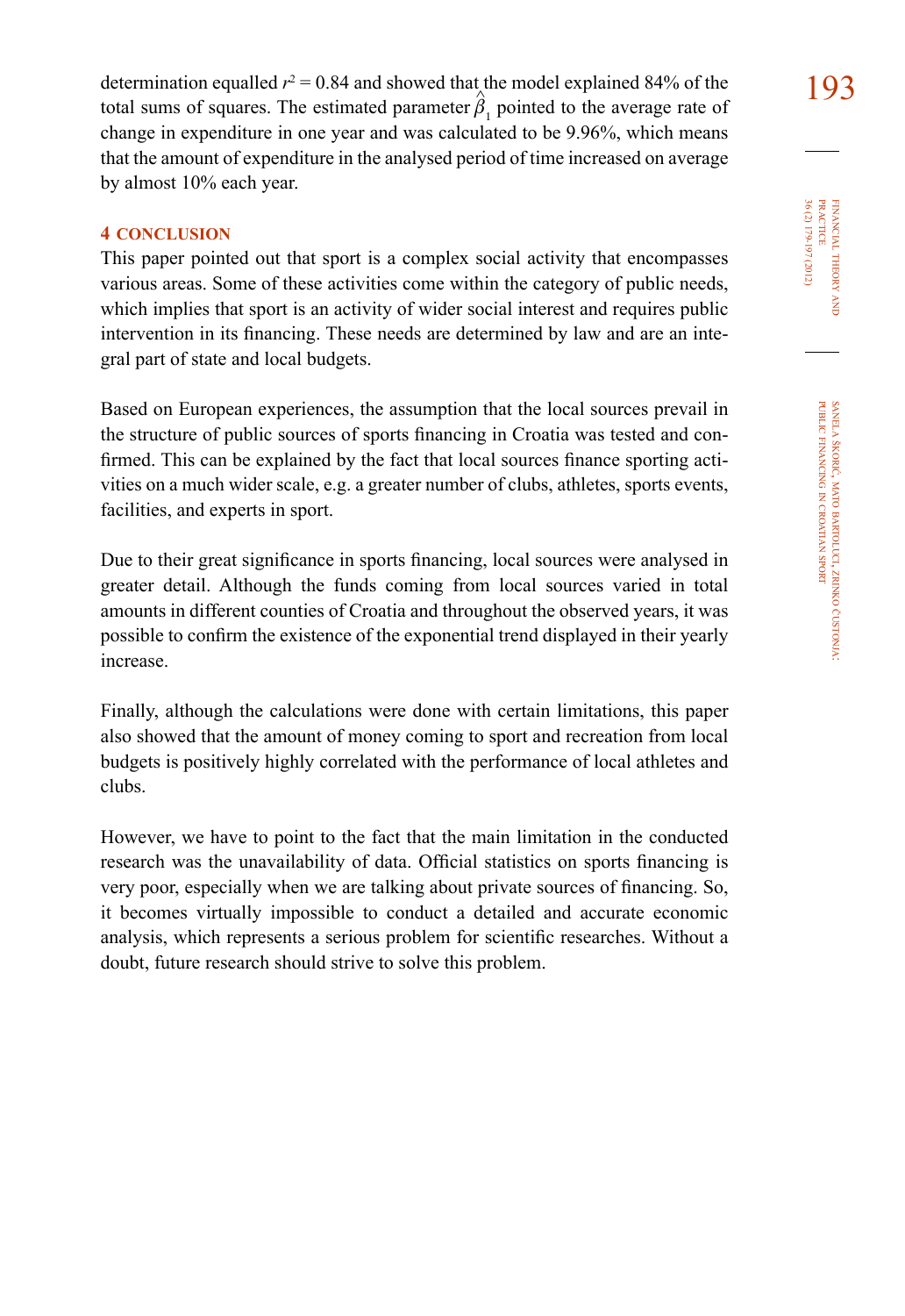## 194 **Appendix**

### **Table A1**

*Local expenditure for sport and recreation (in million kuna)* 

|                                   |          | 1999  | 2000  | 2001    | 2002  | 2003  | 2004  | 2005  | 2006  | 2007    | 2008    | 2009    | 2010    |
|-----------------------------------|----------|-------|-------|---------|-------|-------|-------|-------|-------|---------|---------|---------|---------|
| Bjelovar-<br>Bilogora             | 4.4      | 3.9   | 3.8   | 4.1     | 7.7   | 9.1   | 11.5  | 7.9   | 8.9   | 10.8    | 11.8    | 14.2    | 12.8    |
| Slavonski<br><b>Brod-Posavina</b> | 7.7      | 5.5   | 4.1   | 6.4     | 9.2   | 9.4   | 8.7   | 8.3   | 10.1  | 12.7    | 14.6    | 16.5    | 16.4    |
| Dubrovnik-<br>Neretva             | 5.9      | 5.1   | 6.9   | 8.2     | 10.3  | 12.7  | 14.4  | 26.8  | 28.9  | 40.9    | 33.3    | 29.5    | 44.6    |
| Istria                            | 22.4     | 24.2  | 26.2  | 27.9    | 38.4  | 36.1  | 53.6  | 58.1  | 60.3  | 62.1    | 85.8    | 108.4   | 83.7    |
| Karlovac                          | 9.2      | 7.1   | 7.8   | 7.5     | 8.6   | 10.8  | 21.5  | 19.9  | 13.6  | 15.9    | 20.1    | 19.8    | 17.6    |
| Koprivnica-<br>Križevci           | 7.4      | 12.2  | 17.2  | 7.9     | 7.4   | 6.8   | 7.8   | 16.7  | 36.2  | 15.9    | 13.0    | 23.7    | 19.4    |
| Krapina-Zagorje                   | 2.8      | 2.6   | $2.9$ | 3.7     | 2.6   | 3.1   | 3.8   | 9.2   | 6.6   | 8.6     | $10.0$  | 9.6     | 10.2    |
| Lika-Senj                         | 2.9      | 2.9   | 3.3   | 7.3     | 2.8   | 4.0   | 4.4   | 6.5   | 5.3   | 6.5     | 7.5     | 8.2     | 7.1     |
| Medimurje                         | 6.6      | 5.0   | 7.9   | $8.8\,$ | 7.9   | 9.8   | 9.8   | 10.1  | 9.4   | 14.1    | 14.5    | 14.4    | 14.7    |
| Osijek-Baranja                    | 22.4     | 27.2  | 17.7  | 23.9    | 27.9  | 28.5  | 37.7  | 37.7  | 60.9  | 47.8    | 59.3    | 62.6    | 57.9    |
| Požega-<br>Slavonia               | 2.9      | 5.0   | 4.2   | 3.8     | 3.6   | 5.2   | 3.4   | 6.7   | 8.6   | 11.0    | 8.2     | 9.9     | 10.3    |
| Primorje-<br>Gorski Kotar         | 43.3     | 47.7  | 52.9  | 48.0    | 66.2  | 84.9  | 72.6  | 102.7 | 135.9 | 191.9   | 152.7   | 114.5   | 218.1   |
| Sisak-<br>Moslavina               | 12.1     | 12.5  | 12.4  | 12.8    | 14.4  | 16.6  | 20.3  | 22.0  | 29.6  | 40.1    | 52.5    | 39.8    | 37.4    |
| Split-Dalmatia                    | 32.3     | 31.9  | 29.3  | 32.1    | 21.1  | 52.7  | 66.8  | 87.3  | 103.1 | 157.4   | 197.2   | 298.4   | 138.5   |
| Varaždin                          | 6.8      | 7.6   | 3.9   | 3.9     | 9.0   | 17.9  | 16.0  | 27.5  | 27.8  | 25.9    | 28.8    | 61.3    | 57.3    |
| Virovitica-<br>Podravina          | 3.2      | 3.2   | 3.6   | 4.1     | 3.9   | 4.5   | 5.1   | 5.4   | 6.4   | 8.9     | 10.4    | 7.9     | 6.6     |
| Vukovar-<br>Sirmium               | 5.3      | 4.9   | 6.6   | 5.0     | 12.1  | 12.8  | 9.9   | 11.6  | 12.2  | 18.9    | 23.4    | 42.2    | 40.9    |
| Zadar                             | 7.7      | 7.1   | 8.8   | 9.8     | 14.4  | 13.8  | 61.4  | 67.8  | 52.8  | 29.5    | 11.9    | 38.1    | 34.2    |
| Zagreb                            | $11.0\,$ | 12.3  | 12.1  | 17.4    | 14.2  | 17.8  | 34.2  | 31.6  | 30.2  | 33.3    | 46.8    | 56.9    | 54.7    |
| Šibenik-Knin                      | 6.6      | 7.8   | 7.4   | 7.7     | 7.3   | 8.0   | 10.2  | 10.8  | 16.2  | 18.5    | 34.6    | 27.3    | 16.7    |
| City of Zagreb                    | 226.2    | 415.9 | 214.4 | 189.3   | 178.8 | 218.9 | 236.3 | 290.4 | 289.5 | 231.5   | 257.2   | 317.1   | 309.7   |
| Total                             | 449.3    | 651.5 | 453.7 | 439.7   | 467.8 | 583.5 | 709.6 | 865.1 | 952.7 | 1,002.3 | 1,094.0 | 1,320.2 | 1,208.9 |

*Source: According to data of the Ministry of Finance (2011).*

financial theory **FINANCIAL THEORY AND PRACTICE**<br>**PRACTICE**<br>36 (2) 179-197 (2012) 36 (2) 179-197 (2012) PRACTICE

> sanela škorić, mato bartoluci, zrinko čustonja: public financing z croatian sport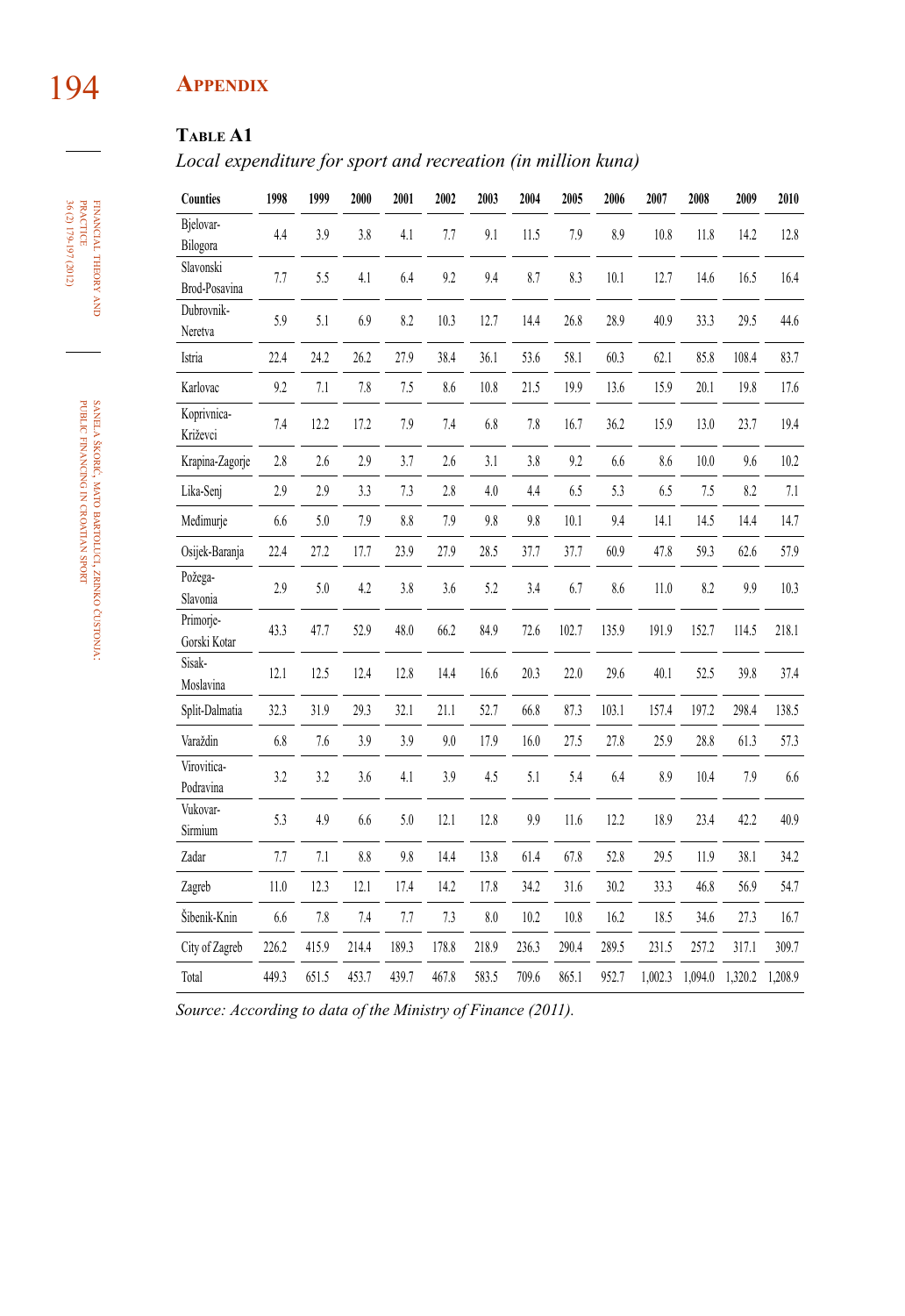195 **Table A2** *Percentage of local expenditure for sport and recreation in total local budgets* 

| Counties                   | 1998 | 1999  | 2000 | 2001 | 2002 | 2003 | 2004  | 2005 | 2006 | 2007 | 2008 | 2009  | 2010  |
|----------------------------|------|-------|------|------|------|------|-------|------|------|------|------|-------|-------|
| Bjelovar-<br>Bilogora      | 2.67 | 2.93  | 3.04 | 2.68 | 3.49 | 3.47 | 4.12  | 2.48 | 2.70 | 3.28 | 2.64 | 2.98  | 3.27  |
| Slavonski<br>Brod-Posavina | 5.00 | 3.73  | 2.73 | 3.74 | 3.67 | 3.13 | 2.84  | 2.73 | 2.14 | 3.12 | 2.88 | 3.00  | 3.50  |
| Dubrovnik-<br>Neretva      | 3.12 | 2.79  | 3.41 | 3.42 | 3.42 | 3.31 | 2.92  | 4.77 | 4.34 | 5.43 | 4.07 | 3.95  | 6.47  |
| Istria                     | 3.95 | 4.14  | 4.04 | 3.68 | 3.57 | 3.75 | 4.76  | 4.54 | 4.70 | 4.31 | 4.95 | 6.42  | 5.54  |
| Karlovac                   | 4.67 | 3.40  | 3.43 | 3.40 | 2.83 | 1.08 | 5.60  | 4.58 | 3.25 | 2.98 | 3.53 | 3.40  | 3.62  |
| Koprivnica-<br>Križevci    | 3.96 | 7.78  | 9.83 | 4.06 | 2.76 | 1.70 | 1.96  | 4.52 | 8.89 | 3.51 | 2.51 | 5.13  | 4.26  |
| Krapina-<br>Zagorje        | 1.76 | 1.58  | 2.05 | 2.39 | 1.25 | 1.17 | 1.30  | 2.50 | 1.87 | 1.90 | 2.10 | 1.98  | 2.53  |
| Lika-Senj                  | 3.13 | 3.53  | 3.87 | 6.46 | 2.08 | 2.19 | 1.93  | 2.66 | 1.98 | 2.27 | 2.21 | 2.59  | 2.53  |
| Medimurje                  | 5.52 | 4.04  | 7.11 | 5.70 | 4.15 | 4.00 | 3.92  | 3.97 | 3.15 | 4.04 | 3.70 | 3.61  | 4.12  |
| Osijek-<br>Baranja         | 5.83 | 7.64  | 4.34 | 5.48 | 4.66 | 3.94 | 4.78  | 4.28 | 6.42 | 4.50 | 4.74 | 5.00  | 5.10  |
| Požega-<br>Slavonia        | 3.53 | 6.73  | 5.27 | 3.99 | 2.55 | 2.78 | 1.92  | 3.57 | 4.90 | 5.82 | 3.74 | 3.82  | 4.05  |
| Primorje-<br>Gorski Kotar  | 5.19 | 5.67  | 5.87 | 4.51 | 5.75 | 6.07 | 4.80  | 6.17 | 7.16 | 6.91 | 6.59 | 5.20  | 10.40 |
| Sisak-<br>Moslavina        | 4.12 | 4.57  | 4.67 | 4.14 | 3.45 | 3.68 | 4.29  | 4.16 | 4.99 | 5.92 | 6.66 | 5.30  | 5.43  |
| Split-<br>Dalmatia         | 3.80 | 3.58  | 3.38 | 3.35 | 1.84 | 4.06 | 4.56  | 5.16 | 5.44 | 6.87 | 7.37 | 11.27 | 6.08  |
| Varaždin                   | 3.26 | 3.63  | 1.84 | 1.55 | 2.18 | 4.41 | 3.70  | 5.76 | 5.31 | 4.05 | 3.69 | 7.86  | 9.10  |
| Virovitica-<br>Podravina   | 3.82 | 3.88  | 3.98 | 4.55 | 2.81 | 2.20 | 2.84  | 2.54 | 2.56 | 3.25 | 3.31 | 2.50  | 1.98  |
| Vukovar-<br>Sirmium        | 2.64 | 2.25  | 3.19 | 2.28 | 4.09 | 3.29 | 2.70  | 2.82 | 2.51 | 3.28 | 3.23 | 6.28  | 6.63  |
| Zadar                      | 3.19 | 3.17  | 3.25 | 3.28 | 3.44 | 2.65 | 10.40 | 9.44 | 6.86 | 3.10 | 1.18 | 3.63  | 3.68  |
| Zagreb                     | 2.41 | 2.45  | 2.78 | 2.91 | 2.25 | 2.25 | 3.80  | 3.12 | 2.73 | 2.48 | 3.02 | 3.66  | 4.16  |
| Šibenik-Knin               | 3.98 | 4.97  | 5.27 | 4.39 | 3.02 | 2.78 | 3.22  | 2.96 | 3.93 | 3.87 | 6.27 | 4.77  | 3.50  |
| City of<br>Zagreb          | 7.28 | 13.85 | 7.63 | 5.43 | 4.93 | 4.76 | 4.72  | 5.27 | 4.62 | 3.34 | 3.51 | 4.23  | 5.00  |

financial theory EINANCIAL THEORY AND<br>PRACTICE<br>36 (2) 179-197 (2012) 36 (2) 179-197 (2012) practice

*Source: Authors' calculations according to the data from the Ministry of Finance (2011).*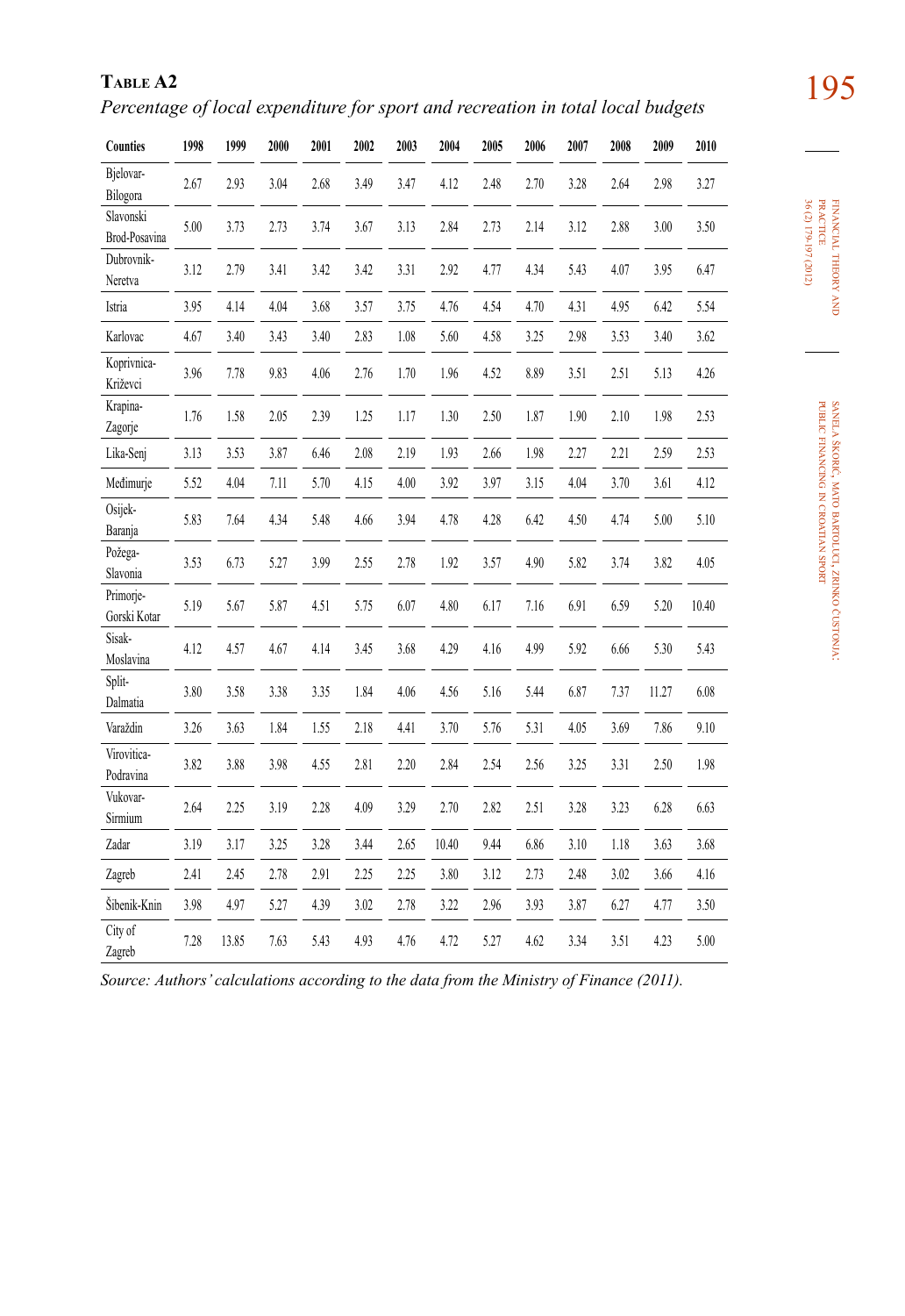### 196 **literature**

- **Amnyos, 2008.** *Study of public and private financing of sport in Europe: Summary of conclusions and proposals* [online]. Available from: [http://www. amnyos.com/documents/amnyos\_sport\_synthese\_ENG.pdf].
- **Andreff, W., 2006.** "Sport and financing" in: W. Andreff, and S. Szymanski, eds. *Handbook on the Economics of Sport.* Cheltenham: Edward Elgar, 271-281.
- **Andreff, W., Dutoya, J. and Montel, J., 2009.** *A European model of sports financing: under threat?* [online]. Available from: [http://www.playthegame.org/index.php?id=14&type=123&tx\_ttnews[tt\_news]=4364&cHash=6670707d68 &filename=News%20Article.pdf].
- **Andrijašević, S., 2004.** "Sport as a public good / Sport kao javno dobro" in: M. Bartoluci and associates, eds. *Management in Sport and Tourism / Menedžment u sportu i turizmu*. Zagreb: Faculty of Kinesiolgy, Graduate School of Economics and Business, 42-57.
- **Arnaut, J. L., 2006.** *Independent European Sport Review: Final version October 2006*. [online]. Available from: [http://www.independentfootballreview.com/ doc/Full\_Report\_EN.pdf].
- Barros, C. P., 2006. "Local government and regional development in sport" in: W. Andreff and S. Szymanski, eds. *Handbook on the Economics of Sport*. Cheltenham: Edward Elgar, 287-298.
- **Bartoluci, M. and Škorić, S., 2009.** *Menadžment u sportu*. Zagreb: Odjel za izobrazbu trenera Društvenog veleučilišta u Zagrebu, Kineziološki fakultet Sveučilišta u Zagrebu.
- **Bartoluci, M., 2003.** *Ekonomika i menedžment sporta*. Zagreb: Informator.
- **Bašić, V., ed. 2005.** *Program razvoja športa Grada Zagreba 2006.-2010.* [online]. Available from: [http://www.zgsport.hr/Program/Program\_razvoja\_sporta grada\_Zagreba\_2006\_2010.pdf].
- **Borchardt, K. D., 2000.** *The ABC of Community Law* [online]. Available from: [http://ec.europa.eu/publications/booklets/eu\_documentation/02/txt\_en.pdf].
- **CBS, 2010.** *Results of Household Budget Survey, 2009* [online]. Available from: [http://dzs.hr/Hrv\_Eng/publication/2010/SI-1426.pdf]. Zagreb: Croatian Bureau of Statistics.
- **City of Dubrovnik, 2010.** *Program javnih potreba u športu grada Dubrovnika u 2010. godini* [online]. Available from: [www.dubrovnik.hr/data1270730506\_ 350\_m.doc].
- **Council of Europe, 1992.** *Recommendation No. R (92) 13 REV of the Committee of Ministers to member states on the revised European sports charter* [online]. Available from: [https://wcd.coe.int/ViewDoc.jsp?Ref=Rec(92)13&Sector=se cCM&Language=lanEnglish&Ver=rev&BackColorInternet=9999CC&Back ColorIntranet=FFBB55&BackColorLogged=FFAC75].
- **Downward, P., Dawson, A. and Dejonghe, T., 2009.** *Sports Economics: Theory, Evidence and Policy*. London: Elsevier Ltd.
- **Europa, 2010.** *Public sector support* [online]. Available from: [http://ec.europa. eu/sport/what-we-do/doc41\_en.htm].

36 (2) 179-197 (2012) FINANCIAL THEORY<br>PRACTICE 36 (2) 179-197 (2012) PRACTICE financial theory and